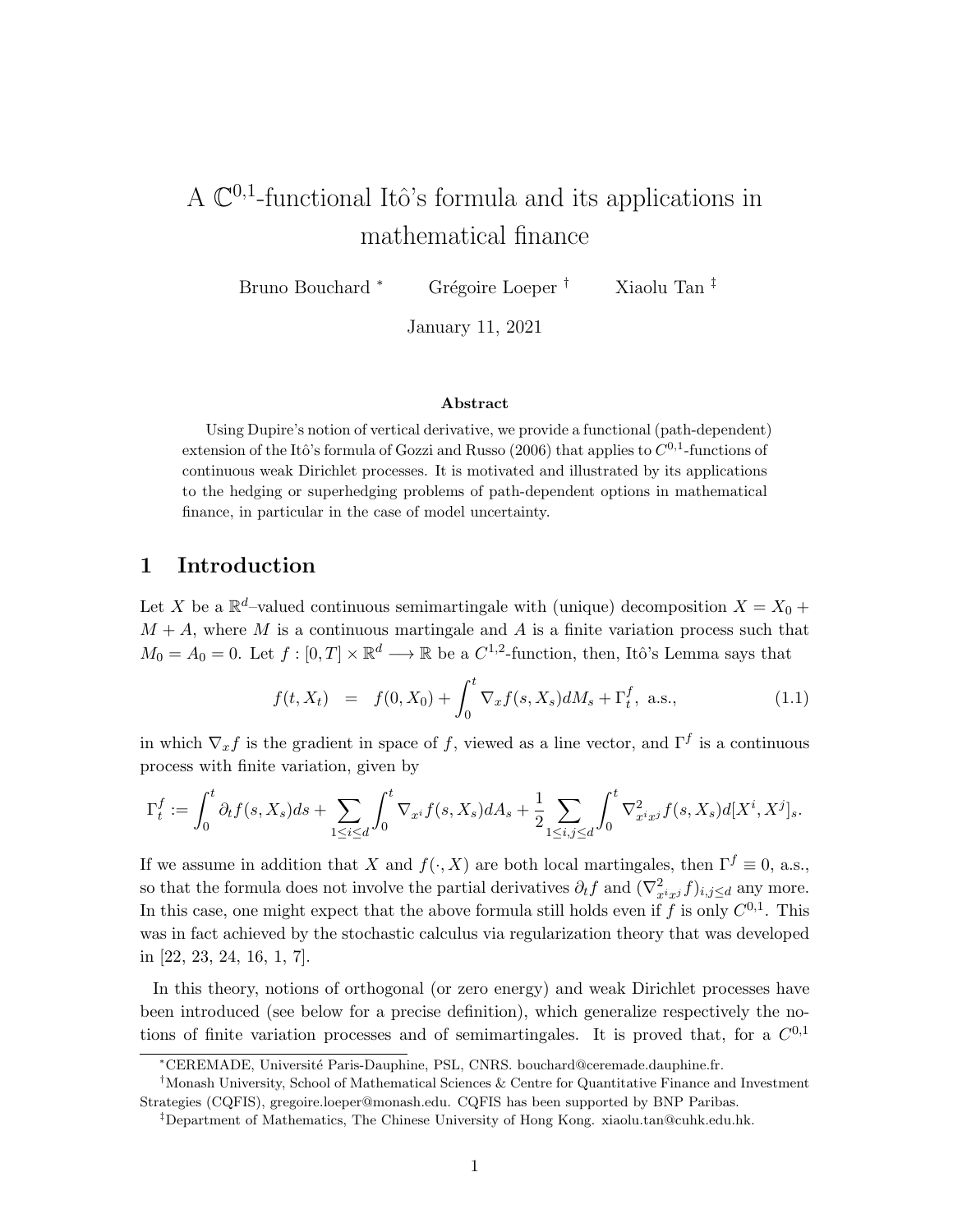functions  $f$  and a continuous weak Dirichlet process  $X$  with finite quadratic variation, the decomposition (1.1) still holds true for some orthogonal (or zero energy) process  $\Gamma^f$ . In particular, if X and  $f(\cdot, X)$  are both continuous local martingales, the orthogonal process  $\Gamma^f$  must vanish, so that (1.1) reduces to

$$
f(t, X_t) = f(0, X_0) + \int_0^t \nabla_x f(s, X_s) dX_s, \text{ a.s.}
$$
 (1.2)

This is typically the case in mathematical finance under the so-called no free lunch with vanishing risk property, see e.g. [9]. Such a formula is obviously very useful in many situations where  $C^{1,2}$  regularity is difficult to prove, or not true at all. In particular, we refer to [16] for an application to a verification argument in a stochastic control problem.

In this paper, our first main objective is to provide an extension of  $(1.1)$  and  $(1.2)$  to the functional (path-dependent) case. For  $\mathbb{C}^{1,2}$ -functionals, the functional Itô's formula for continuous semimartingales has been investigated in [6, 8], using the notion of Dupire's [11] derivatives. For less regular functionals, a step forward in this direction was made in [26, 3, 4]. The results in [3, 4] were motivated, respectively, by a verification argument for the replication of path-dependent options in a model with market impact and by an optional decomposition theorem for supermartingales, which in turn was applied to derive original results in the field of robust hedging in mathematical finance. In the above papers, the functional does not even need to be differentiable in space but is assumed to be concave in space and non-increasing in time (in a sense that matches the notion of Dupire's derivative), up to a smooth function. These assumptions, which perfectly match the cases of application motivating [3, 4], allows one to show that  $\Gamma^f$  is non-increasing without complex analysis. It is restricted to càdlàg semimartingales in  $[4]$  and to continuous semimartingales in  $[3, 3]$ Appendix]. The main objective of [26] is to establish a path-dependent Meyer-Tanaka's formula. It has the advantage over [3, 4] to provide an explicit expression of the nondecreasing process entering the decomposition in terms of local times, but it requires much more regularity.

Also notice that a weaker notion of differentiability of path-dependent functionals has been used in [12, 13] to define the viscosity solutions of path-dependent PDEs (see also [21] for an overview).

In this paper, we show that the arguments of [16] can be used to easily provide a functional version  $(1.1)-(1.2)$  using Dupire's notion of derivatives for functionals F defined on the space of paths. Unlike  $[1]$ , we voluntarily restrict ourselves to the case where X has continuous paths for tractability, see Remark 2.9. Since we will use the stochastic calculus by regularization developed by Russo and Vallois, and their co-authors, we naturally provide a version for weak Dirichlet processes that extends [16] to the path-dependent case. In general, it requires additional conditions involving both the path-regularity of the underlying process X and of the path-dependent functional  $F$ , that are satisfied when X is a continuous semimartingale and  $F$  is smooth, or under other typical structure conditions on  $F$ , in particular if  $F$  is Fréchet differentiable in space.

Our main motivation comes from mathematical finance. In models without frictions, the prices of financial assets turn out to be semimartingales and even martingales under a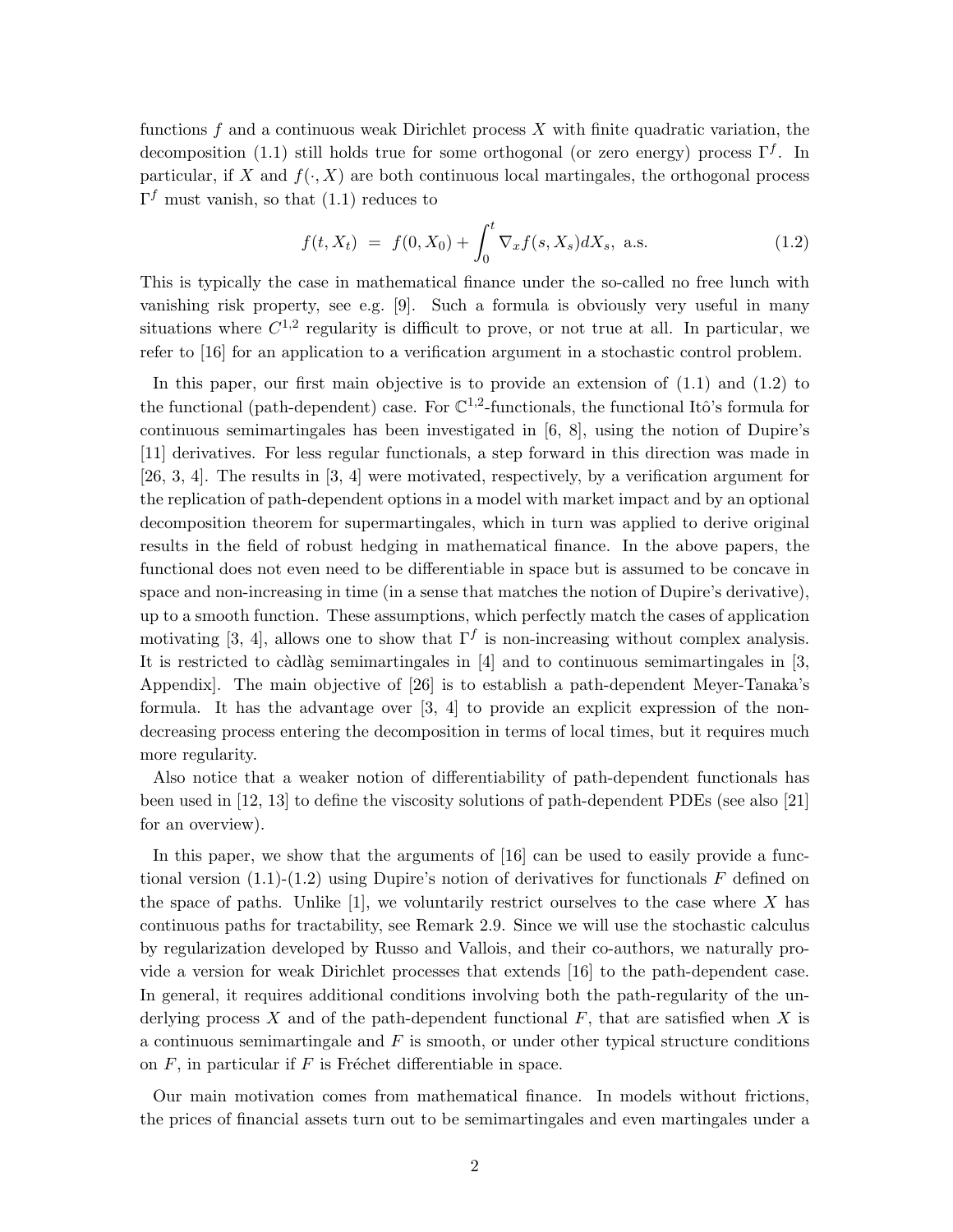suitable probability measure. The  $\mathbb{C}^{0,1}$ -functional Itô's formula allows one to understand the structure/relation between the martingale parts of different financial assets, which is the core problem for the hedging of risks. More concretely, we provide a new result on the super-hedging of path-dependent options, under model uncertainty, where the gradient of the value function provides the optimal super-hedging strategy. Unlike in [4], the situation we consider does not correspond to that of a concave functional, so that the results of [3, 4] can not be exploited. In particular, in this application, the regularity on the first order derivative is proved by using PDE techniques, and seems to be original.

The rest of the paper is organized as follows. We first provide our version of the pathdependent Itô's formula for  $\mathbb{C}^{0,1}$ -functionals and continuous weak Dirichlet processes in Section 2. Applications in finance are then provided in Section 3.

## 2 Path-dependent Itô's formula for  $\mathbb{C}^{0,1}$ -functionals

In this section, we fix a completed probability space  $(\Omega, \mathcal{F}, \mathbb{P})$ , equipped with a filtration  $\mathbb{F} = (\mathcal{F}_t)_{t \in [0,T]}$  satisfying the usual conditions. The abbreviation u.c.p. denotes the uniform convergence in probability.

### 2.1 Preliminaries

We start with preliminaries on the stochastic calculus via regularization and the notion of Dupire's derivatives of path-dependent functions.

#### 2.1.1 Itô's calculus via regularization and weak Dirichlet processes

Let us recall here some definitions and facts on the Itô calculus via regularization developped by Russo and Vallois [22, 23, 25]. See also Bandini and Russo [1] (and [24, 16]) for a version of the  $C^1$ -Itô's formula.

**Definition 2.1.** (i) Let X be a real valued càdlàg process, and H be a process with paths in  $L^1([0,T])$  a.s. The forward integral of H w.r.t. X is defined by

$$
\int_0^t H_s d^-X_s \ := \ \lim_{\varepsilon \searrow 0} \frac{1}{\varepsilon} \int_0^t H_s \big( X_{(s+\varepsilon)\wedge t} - X_s \big) ds, \quad t \ge 0,
$$

whenever the limit exists in the sense of  $u.c.p$ .

(ii) Let X and Y be two real valued càdlàg processes. The co-quadractic variation  $[X, Y]$  is defined by

$$
[X,Y]_t\ :=\ \lim_{\varepsilon\searrow 0}\frac{1}{\varepsilon}\int_0^t (X_{(s+\varepsilon)\wedge t}-X_s)(Y_{(s+\varepsilon)\wedge t}-Y_s)ds,\quad t\geq 0,
$$

whenever the limit exists in the sense of  $u.c.p$ .

(iii) We say that a real valued càdlàg process  $X$  has finite quadratic variation, if its quadratic variation, defined by  $[X] := [X, X]$ , exists and is finite a.s.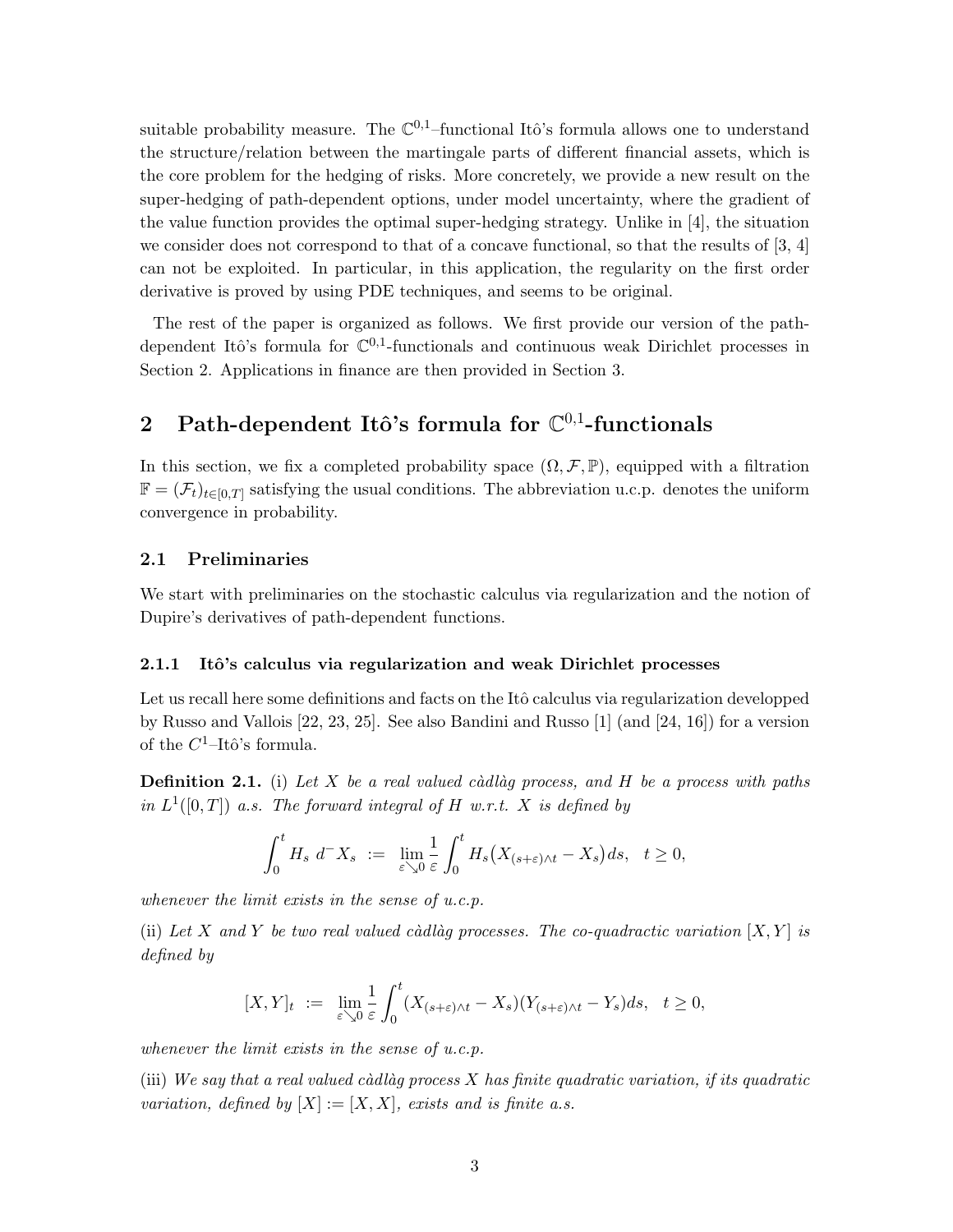**Remark 2.2.** When X is a (càdlàg) semimartingale and H is a càdlàg adapted process,  $\int_0^t H_s d^-X_s$  coincides with the usual Itô's integral  $\int_0^t H_s dX_s$ . When X and Y are two semimartingales,  $[X, Y]$  coincides with the usual bracket.

**Definition 2.3.** (i) We say that an adapted process A is orthogonal if  $[A, N] = 0$  for any real valued continuous local martingale N.

(ii) An adapted process X is called a weak Dirichlet process if it has a decomposition of the form  $X = X_0 + M + A$ , where M is a local martingale and A is orthogonal such that  $M_0 = A_0 = 0.$ 

**Remark 2.4.** (i) An adapted process with finite variation is orthogonal. Consequently, a semimartingale is in particular a continuous weak Dirichlet process.

(ii) An orthogonal process has not necessarily finite variation. For example, any deterministic process (with possibly infinite variation) is orthogonal.

(iii) The decomposition  $X = X_0 + M + A$  for a continuous weak Dirichlet process X is unique, and both processes  $M$  and  $\overline{A}$  in the decomposition are continuous.

#### 2.1.2 Dupire's derivatives of path-dependent functions

Let us denote by  $C([0,T])$  the space of all  $\mathbb{R}^d$ -valued continuous paths on  $[0,T]$ , and by  $D([0,T])$  the space of all  $\mathbb{R}^d$ -valued càdlàg paths on  $[0,T]$ , which are endowed with the uniform convergence topology induced by the norm  $||x|| := \sup_{s \in [0,T]} |x_s|$ . Let  $\Theta := [0,T] \times$  $D([0,T])$ . For  $(t, x) \in \Theta$ , let us define the (optional) stopped path  $x_{t} \wedge := (x_{t} \wedge s)_{s \in [0,T]}$ .

A function  $F : \Theta \longrightarrow \mathbb{R}$  is said to be non-anticipative if  $F(t, x) = F(t, x_{t \wedge})$  for all  $(t, x) \in \Theta$ . A non-anticipative function  $F : \Theta \longrightarrow \mathbb{R}$  is said to be continuous if, for all  $(t, x) \in \Theta$  and  $\varepsilon > 0$ , there exists  $\delta > 0$  such that

$$
|t-t'| + \|x_{t\wedge} - x'_{t'\wedge}\| \le \delta \implies |F(t,x) - F(t',x')| \le \varepsilon.
$$

Let  $\mathbb{C}(\Theta)$  denote the class of all non-anticipative continuous functions. A non-anticipative function F is said to be left-continuous if, for all  $(t, x) \in \Theta$  and  $\varepsilon > 0$ , there exists  $\delta > 0$ such that

$$
t' \leq t, \ |t - t'| + \|x_{t\wedge} - x'_{t'\wedge}\| \leq \delta \implies |F(t, x) - F(t', x')| \leq \varepsilon.
$$

We denote by  $\mathbb{C}_l(\Theta)$  the class of all non-anticipative left-continuous functions.

Let  $F : \Theta \longrightarrow \mathbb{R}$  be a non-anticipative function, we follow Dupire [11] to define the Dupire's derivatives: F is said to be horizontally differentiable if, for all  $(t, x) \in [0, T) \times \Theta$ . its horizontal derivative

$$
\partial_t F(t, \mathbf{x}) \ := \ \lim_{h \searrow 0} \frac{F(t + h, \mathbf{x}_{t \wedge}) - F(t, \mathbf{x}_{t \wedge})}{h}
$$

is well-defined ; F is said to be vertically differentiable if, for all  $(t, x) \in \Theta$ , the function

 $y \mapsto F(t, x \oplus_t y)$  is differentiable at 0, with  $x \oplus_t y := x \mathbf{1}_{[0,t)} + (x_t + y)\mathbf{1}_{[t,T]},$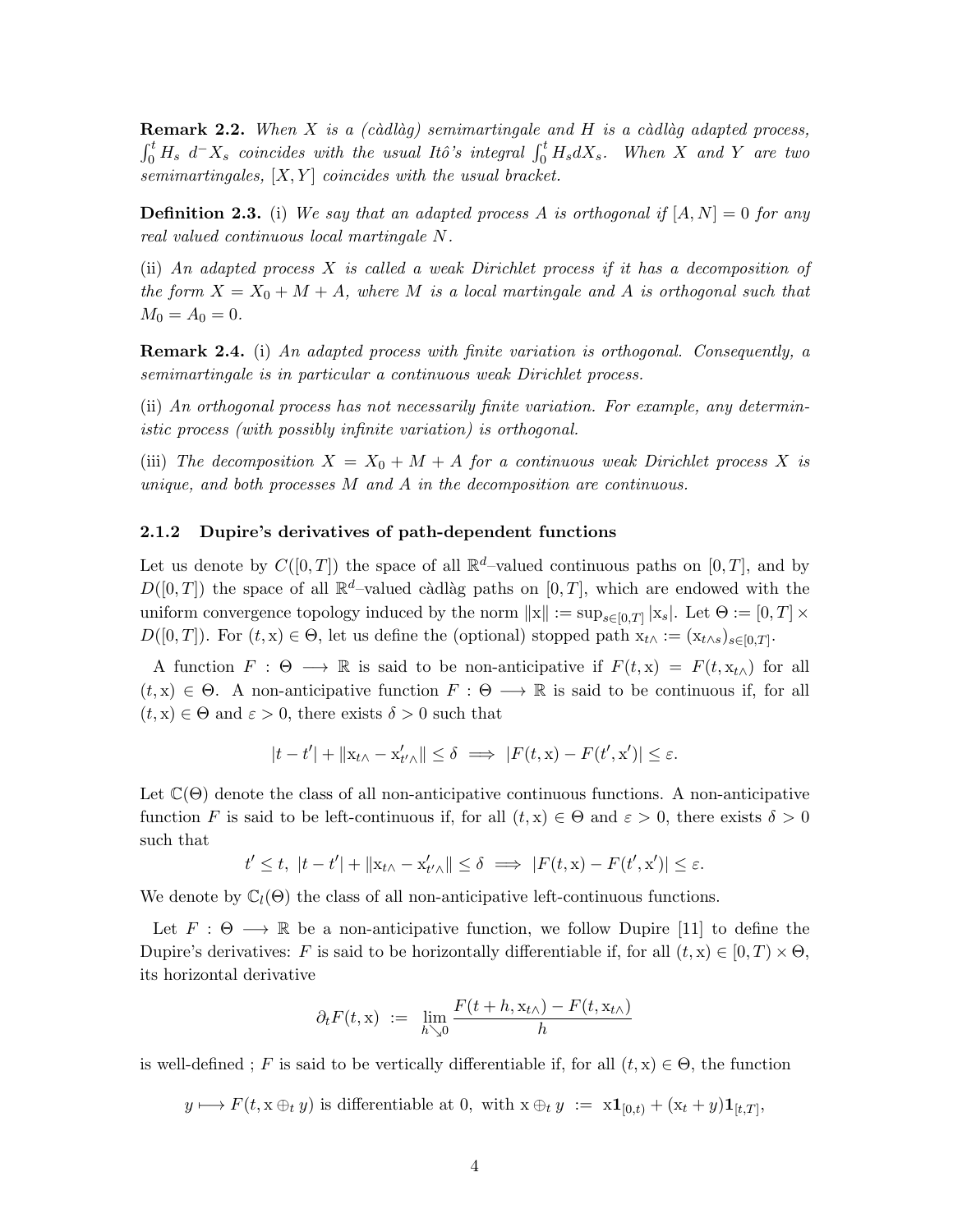whose derivative at  $y = 0$  is called the vertical derivative of F at  $(t, x)$ , denoted by  $\nabla_x F(t, x)$ . One can then similarly define the second-order derivative  $\nabla_{\mathbf{x}}^2 F$ . Given

$$
\mathbb{C}^{0,1}(\Theta) := \big\{ F \in \mathbb{C}(\Theta) \ : \nabla_{\mathbf{x}} F \text{ is well defined and } \nabla_{\mathbf{x}} F \in \mathbb{C}_l(\Theta) \big\},
$$

we let  $\mathbb{C}^{1,2}(\Theta)$  denote the class of all functions  $F \in \mathbb{C}^{0,1}(\Theta)$  such that both  $\partial_t F$  and  $\nabla_x^2 F$ are well defined and belong to  $\mathbb{C}_l(\Theta)$ .

A functional  $F: \Theta \longrightarrow \mathbb{R}$  is said to be locally bounded if, for all  $K > 0$ ,

$$
\sup_{t \in [0,T], \|\mathbf{x}\| \le K} |F(t,\mathbf{x})| < \infty. \tag{2.1}
$$

Further, F is said to be locally uniformly continuous if, for each  $K > 0$ , there exists a modulus of continuity<sup>1</sup>  $\delta_K$  such that, for all  $t \in [0, T]$ ,  $h \in [0, T - t]$ ,  $\|x\| \leq K$ ,  $|y| \leq K$ ,

$$
\left| F(t, x) - F(t + h, x_{t\wedge}) \right| + \left| F(t, x) - F(t, x \oplus_t y) \right| \leq \delta_K(h + |y|). \tag{2.2}
$$

Let us denote by  $\mathbb{C}^{u,b}_{loc}(\Theta)$  the class of all locally bounded and locally uniformly continuous functions  $F: \Theta \longrightarrow \mathbb{R}$ . Notice that a continuous function defined on  $[0, T] \times \mathbb{R}^d$  is automatically locally bounded and locally uniformly continuous, while it may not be true for a continuous function defined on  $\Theta$ . This is the reason for introducing the class  $\mathbb{C}^{u,b}_{loc}(\Theta)$ .

In the following, given a non-anticipative function  $F: \Theta \longrightarrow \mathbb{R}$ , we shall often write  $F_t(x)$ in place of  $F(t, x)$  for ease of notations.

## 2.2 Functional Itô's formula for  $\mathbb{C}^{0,1}(\Theta)$ -functions

We first provide a functional Itô's formula for continuous weak Dirichlet processes. More precisely, let  $F \in \mathbb{C}^{0,1}$  and  $X = M + A$  be a continuous weak Dirichlet process, we give a necessary and sufficient condition for the following decomposition:

$$
F(t, X) = F(0, X) + \int_0^t \nabla_x F_s(X) dM_s + \Gamma_t^F, \quad t \in [0, T], \tag{2.3}
$$

where  $\Gamma^F$  is a continuous orthogonal process.

**Theorem 2.5.** Let  $X = X_0 + M + A$  be a continuous weak Dirichlet process with finite quadratic variation, where M is a (continuous) local martingale and A is an orthogonal process. Let  $F \in \mathbb{C}^{0,1}(\Theta)$  be such that both F and  $\nabla_{\mathbf{x}} F$  belong to  $\mathbb{C}^{u,b}_{\text{loc}}(\Theta)$ , and assume that  $s \mapsto \nabla_{\mathbf{x}} F_s(X)$  admits right-limits a.s. Then,  $F(\cdot, X)$  is a continuous weak Dirichlet process with decomposition  $(2.3)$  if and only if, for all continuous martingale N,

$$
\frac{1}{\varepsilon} \int_0^{\cdot} (F_{s+\varepsilon}(X) - F_{s+\varepsilon}(X_{s\wedge} \oplus_{s+\varepsilon} (X_{s+\varepsilon} - X_s))) (N_{s+\varepsilon} - N_s) ds \longrightarrow 0, \ u.c.p., \ as \ \varepsilon \longrightarrow 0. \tag{2.4}
$$

The proof of Theorem 2.5 is postponed to the end of this section. Notice that, when  $F(t, x) = F_o(t, x_t)$  for some  $F_o: [0, T] \times \mathbb{R}^d \longrightarrow \mathbb{R}$ , it is clear that  $F_{s+\varepsilon}(X) = F_{s+\varepsilon}(X_{s} \wedge \oplus_{s+\varepsilon} I)$  $(X_{s+\varepsilon}-X_s)$  so that (2.4) holds always true. Let us also provide a sufficient condition to ensure (2.4).

 $\overline{1_A}$  non-negative function that is continuous at 0 and vanishes at 0.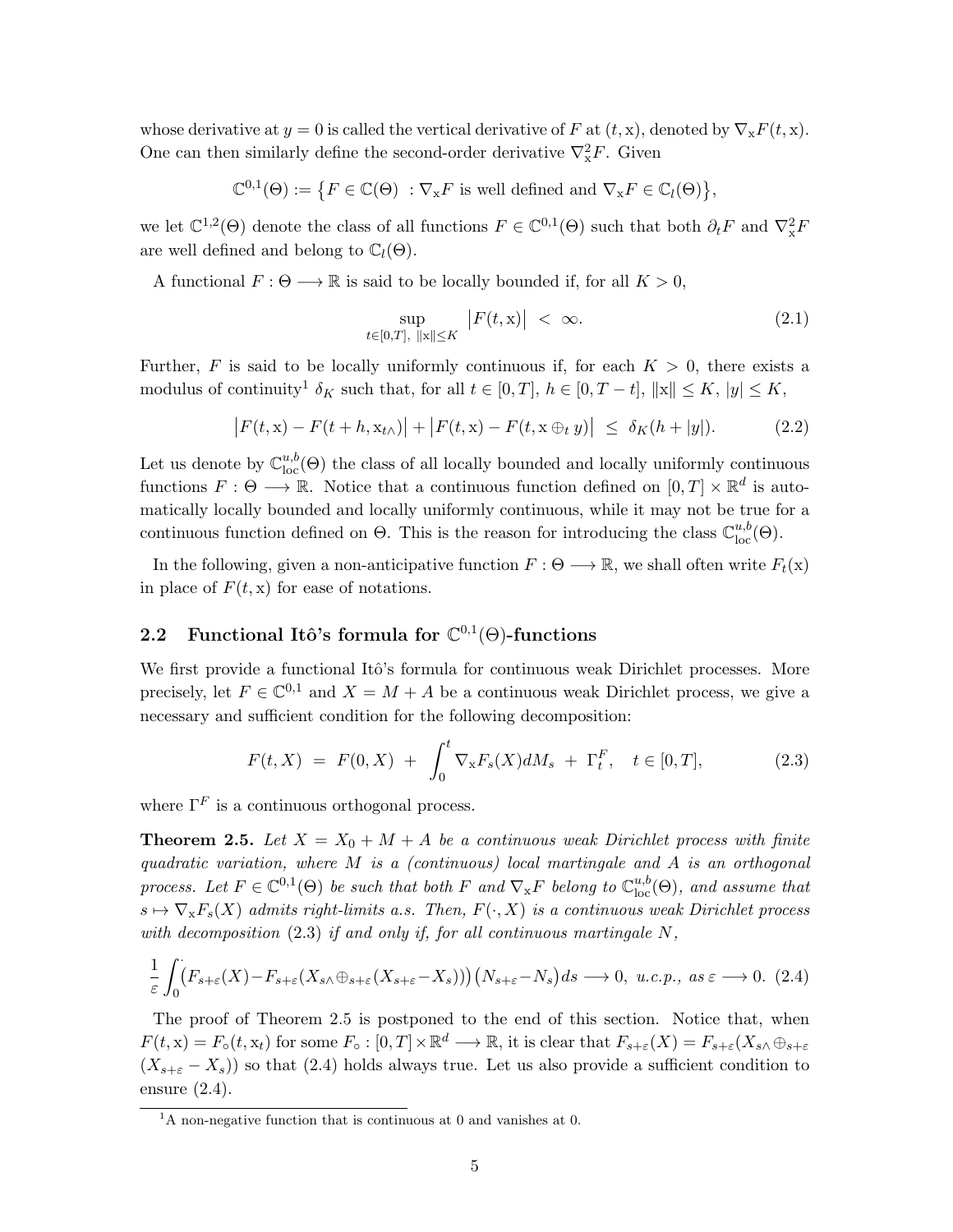Proposition 2.6. Assume that

$$
E^{\varepsilon} := \int_0^T \frac{1}{\varepsilon} \Big( F_{s+\varepsilon}(X) - F_{s+\varepsilon} \big( X_{s\wedge} \oplus_{s+\varepsilon} (X_{s+\varepsilon} - X_s) \big) \Big)^2 ds \longrightarrow 0, \text{ in probability} \quad (2.5)
$$

as  $\varepsilon \longrightarrow 0$ . Then, condition (2.4) holds true.

Proof. Using Cauchy-Schwarz inequality, it follows that, for all continuous martingale N,

$$
\begin{split} & \Big| \int_0^\cdot \frac{\left( F_{s+\varepsilon}(X) - F_{s+\varepsilon}(X_{s\wedge} \oplus_{s+\varepsilon} (X_{s+\varepsilon} - X_s)) \right)}{\sqrt{\varepsilon}} \frac{N_{s+\varepsilon} - N_s}{\sqrt{\varepsilon}} ds \Big| \\ &\leq \Big( \int_0^\cdot \frac{\left( F_{s+\varepsilon}(X) - F_{s+\varepsilon}(X_{s\wedge} \oplus_{s+\varepsilon} (X_{s+\varepsilon} - X_s)) \right)^2}{\varepsilon} ds \Big)^{1/2} \Big( \int_0^\cdot \frac{(N_{s+\varepsilon} - N_s)^2}{\varepsilon} ds \Big)^{1/2}, \end{split}
$$

which converges to 0 in the sense of u.c.p. by  $(2.5)$ , together with the fact that N has finite quadratic variation.  $\Box$ 

**Remark 2.7.** The sufficient condition (2.5) is still quite abstract, we will provide more discussions on it in Section 2.3. In particular it is satisfied when X is a continuous semimartingale and  $F \in \mathbb{C}^{1,2}(\Theta)$ , so that the result in Theorem 2.5 is consistent with that in  $[6]$ . Let us also notice that, to prove  $(2.3)$ , it is indeed enough to check that for any sequence  $(\varepsilon_n)_{n\geq 1}$ , such that  $\varepsilon_n \longrightarrow 0$ , there exists a subsequence  $(\varepsilon_{n_k})_{k\geq 1}$  along which the convergence in (2.4) holds true.

We next provide a direct consequence of Theorems 2.5, by combining it with the Doob-Meyer decomposition, in the case where X is a continuous martingale and  $F(\cdot, X)$  is a supermartingale. Notice that, in the following context, our result is more precise than the classical Doob-Meyer decomposition for supermartingales.

**Corollary 2.8.** Let  $F: \Theta \longrightarrow \mathbb{R}$  satisfy the conditions in Theorem 2.5. Assume in addition that X is a continuous local martingale, and  $F(\cdot, X)$  is a supermartingale. Then

$$
F(t, X) = F(0, X) + \int_0^t \nabla_x F_s(X) dX_s + A_t, \text{ for all } t \in [0, T],
$$

where A is a predictable non-increasing process.

*Proof.* It follows from Theorem 2.5 that the continuous supermartingale  $F(\cdot, X)$  has the decomposition

$$
F(t, X) = F(0, X) + \int_0^t \nabla_x F_s(X) dX_s + \Gamma_t^F,
$$
\n(2.6)

where  $\Gamma^F$  is a continuous (predictable) orthogonal process. At the same time,  $\Gamma^F$  should be a supermartingale, since  $F(\cdot, X)$  is a supermartingale and  $\int_0^{\cdot} \nabla_x F_s(X) dX_s$  is a local martingale. Then,  $\Gamma^F$  has finite variation, and hence (2.6) coincides with the Doob-Meyer decomposition of  $F(\cdot, X)$ . As a conclusion,  $\Gamma^F = A$  for some predictable non-increasing process A.  $\Box$ 

**Proof of Theorem 2.5.** Notice that  $F \in \mathbb{C}(\Theta)$ ,  $\nabla_x F \in \mathbb{C}_l(\Theta)$  and X is a continuous process. Then the process  $t \mapsto F_t(X)$  has a.s. continuous paths,  $t \mapsto \nabla_x F_t(X)$  has a.s. leftcontinuous paths (see e.g. [6, Lemma 2.6]). We now follow the arguments of  $[1,$  Theorem 5.15] to show that (2.4) is a necessary and sufficient condition for the decomposition (2.3).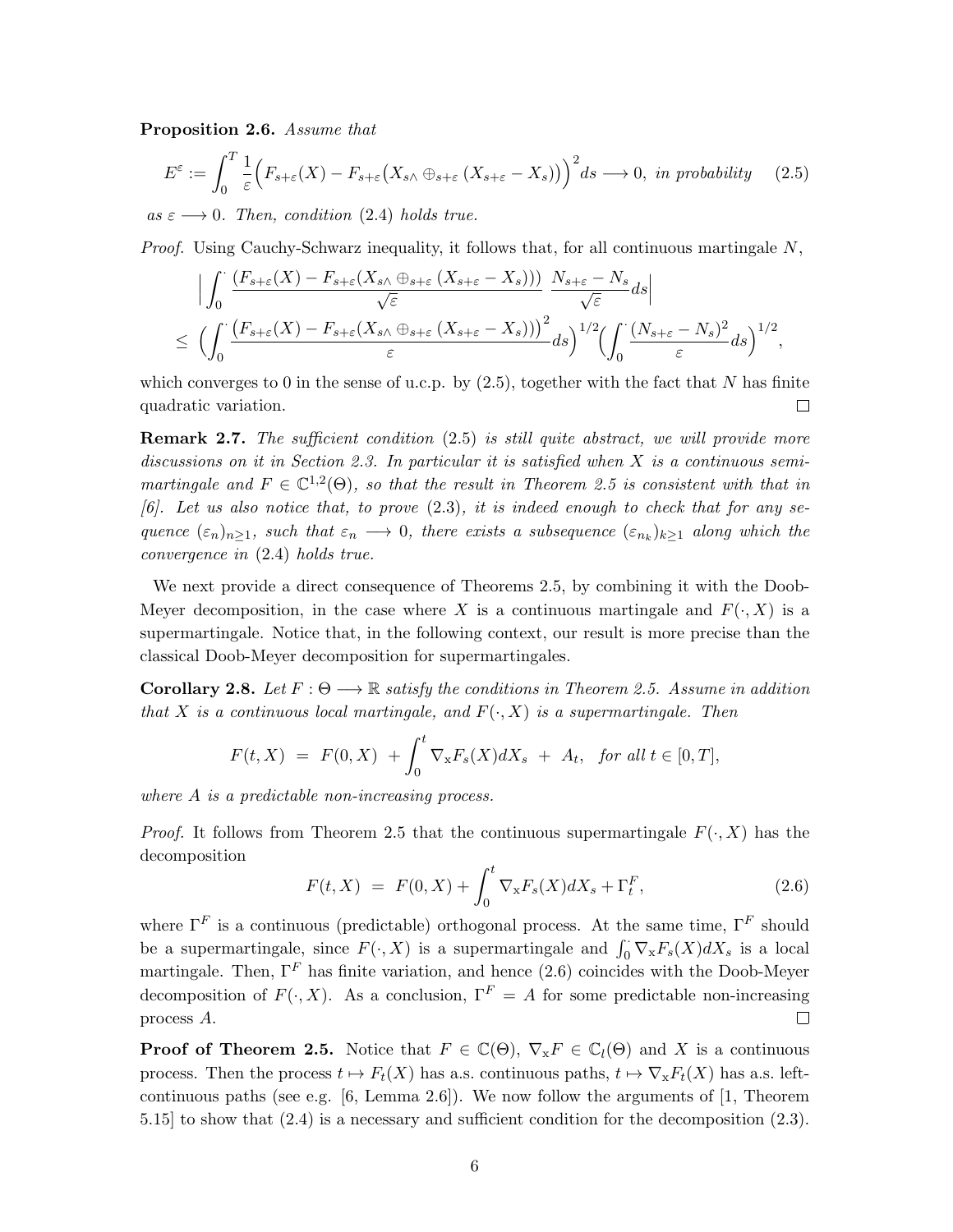(i) Let us define the process  $\Gamma^F$  by

$$
\Gamma^F = F(X) - \int_0^{\cdot} \nabla_{\mathbf{x}} F_s(X) dM_s.
$$

We need to show that the condition (2.4) is necessary and sufficient to ensure that  $\Gamma^F$  is an orthogonal process (Definition 2.3), that is, for any continuous local martingales  $N$ ,

$$
\left[\Gamma^F,N\right] = \left[F(X) - \int_0^{\cdot} \nabla_{\mathbf{x}} F_s(X) dM_s, N\right] = 0.
$$

We first notice that, by [1, Proposition 2.8],

$$
\left[\int_0^{\cdot} \nabla_{\mathbf{x}} F_s(X) dM_s, N\right] = \int_0^{\cdot} \nabla_{\mathbf{x}} F_s(X) d[M, N]_s = \int_0^{\cdot} \nabla_{\mathbf{x}} F_s(X) d[M, N]_s.
$$

Then, to prove the decomposition (2.3), it is equivalent to show that, for any continuous local martingale N,

$$
I_{\cdot}^{\varepsilon} := \frac{1}{\varepsilon} \int_0^{\cdot} (F_{s+\varepsilon}(X) - F_s(X)) \left( N_{s+\varepsilon} - N_s \right) ds \longrightarrow \int_0^{\cdot} \nabla_x F_s(X) d[M, N]_s, \text{ as } \varepsilon \searrow 0, \text{ u.c.p.,}
$$
\n(2.7)

Let us write  $I^{\varepsilon} = I^{1,\varepsilon} + I^{2,\varepsilon}$ , with

$$
I_t^{1,\varepsilon} := \frac{1}{\varepsilon} \int_0^t \left( F_{s+\varepsilon}(X_{s\wedge} \oplus_{s+\varepsilon} (X_{s+\varepsilon} - X_s)) - F_s(X) \right) \left( N_{s+\varepsilon} - N_s \right) ds,
$$

and

$$
I_t^{2,\varepsilon} := \frac{1}{\varepsilon} \int_0^t \big( F_{s+\varepsilon}(X) - F_{s+\varepsilon}(X_{s\wedge} \oplus_{s+\varepsilon} (X_{s+\varepsilon} - X_s)) \big) \big( N_{s+\varepsilon} - N_s \big) ds.
$$

(ii) Let us first consider  $I^{1,\varepsilon}$  and write it as  $I^{1,\varepsilon} = I^{11,\varepsilon} + I^{12,\varepsilon} + I^{13,\varepsilon} + I^{14,\varepsilon}$ , where

$$
I_t^{11,\varepsilon} := \frac{1}{\varepsilon} \int_0^t \big( F_{s+\varepsilon}(X_{s\wedge}) - F_s(X) \big) \big( N_{s+\varepsilon} - N_s \big) ds,
$$
  

$$
I_t^{12,\varepsilon} := \frac{1}{\varepsilon} \int_0^t \Delta_s^\varepsilon \cdot \big( X_{s+\varepsilon} - X_s \big) \big( N_{s+\varepsilon} - N_s \big) ds,
$$

with

$$
\Delta_s^{\varepsilon} := \int_0^1 \left( \nabla_{\mathbf{x}} F_{s+\varepsilon} \big( X_{s\wedge} \oplus_{s+\varepsilon} \lambda (X_{s+\varepsilon} - X_s) \big) - \nabla_{\mathbf{x}} F_{s+\varepsilon} (X_{s\wedge}) \right) d\lambda.
$$

and

$$
I_t^{13,\varepsilon} := \frac{1}{\varepsilon} \int_0^t \left( \nabla_x F_{s+\varepsilon}(X_{s\wedge}) - \nabla_x F_s(X_{s\wedge}) \right) \cdot (X_{s+\varepsilon} - X_s) \left( N_{s+\varepsilon} - N_s \right) ds,
$$
  

$$
I_t^{14,\varepsilon} := \frac{1}{\varepsilon} \int_0^t \nabla_x F_s(X_{s\wedge}) \cdot (X_{s+\varepsilon} - X_s) \left( N_{s+\varepsilon} - N_s \right) ds.
$$

For the term  $I^{11,\varepsilon}$ , one has, by the integration by parts formula,

$$
I_t^{11,\varepsilon} = \frac{1}{\varepsilon} \int_0^t \left( \left( F_{s+\varepsilon}(X_{s\wedge}) - F_s(X) \right) \int_s^{s+\varepsilon} dN_u \right) ds = \int_0^{t+\varepsilon} \theta_u^{11,\varepsilon} dN_u,
$$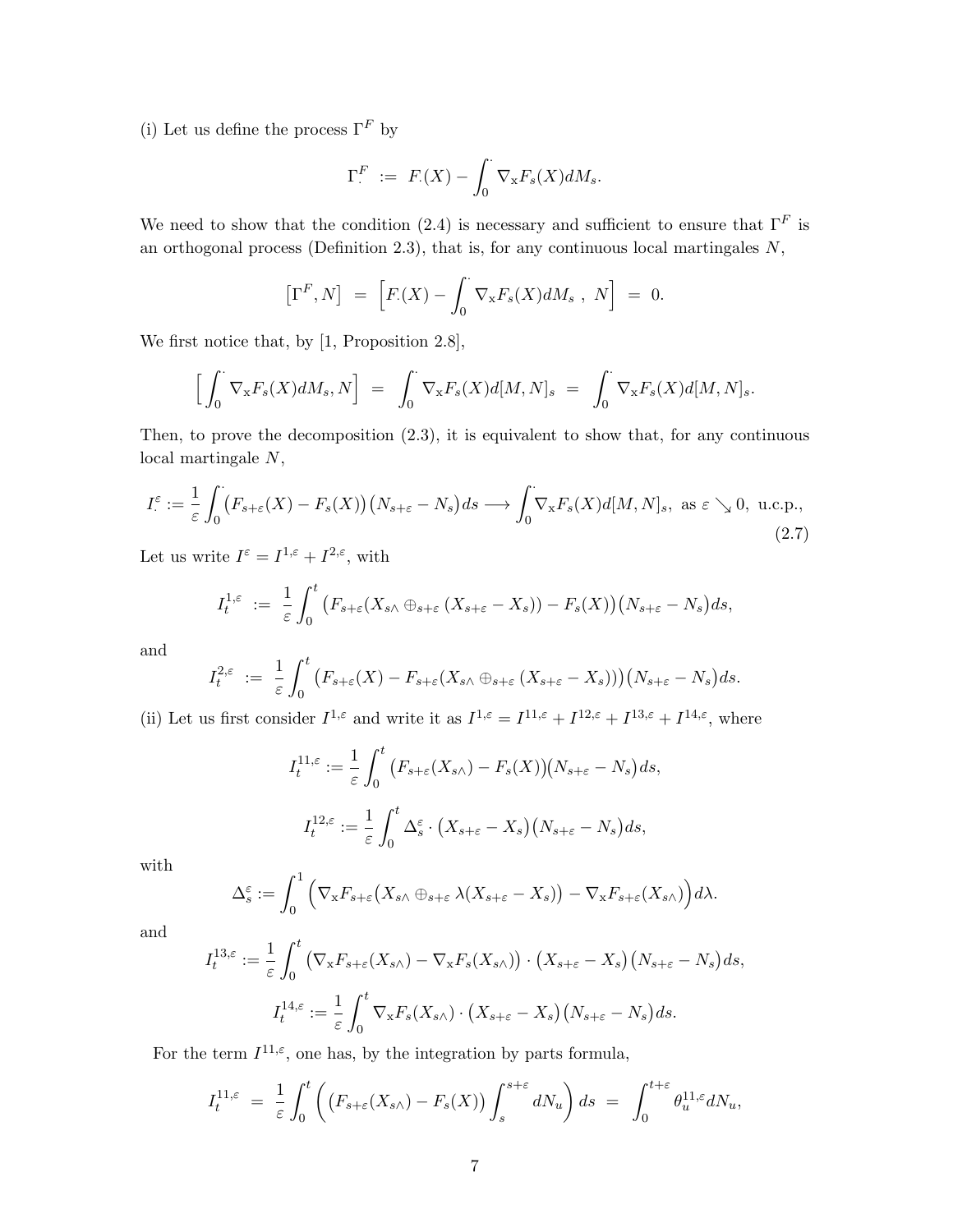where, by the uniform continuity condition  $(2.2)$  on F,

$$
\theta^{11,\varepsilon}_u \ := \ \frac{1}{\varepsilon} \int_{(u-\varepsilon)\vee 0}^u \big(F_{s+\varepsilon}(X_{s\wedge}) - F_s(X)\big) ds \ \longrightarrow \ 0, \text{ for all } u \in [0,T], \text{ a.s.}
$$

Then, by e.g. [18, Theorem I.4.31],

$$
I^{11,\varepsilon} \longrightarrow 0
$$
, u.c.p. as  $\varepsilon \longrightarrow 0$ .

For the terms  $I^{12,\varepsilon}$  and  $I^{13,\varepsilon}$ , we notice that

$$
\sup_{t\in[0,T]}(|I_t^{12,\varepsilon}|+|I_t^{13,\varepsilon}|)\;\leq\;\delta_{\varepsilon}\;\Big(\frac{1}{\varepsilon}\int_0^T\big|X_{s+\varepsilon}-X_s\big|^2ds\Big)\Big(\frac{1}{\varepsilon}\int_0^T\big(N_{s+\varepsilon}-N_s\big)^2ds\Big),
$$

where

$$
\delta_{\varepsilon} := \sup_{0 \le s \le T - \varepsilon} \left( |\Delta_s^{\varepsilon}| + |\nabla_x F_{s+\varepsilon}(X_{s\wedge}) - \nabla_x F_s(X_{s\wedge})| \right) \longrightarrow 0, \text{ a.s. as } \varepsilon \searrow 0,
$$

by the uniformly continuity condition (2.2) on  $\nabla_{\mathbf{x}} F$ . Since

$$
\left(\frac{1}{\varepsilon}\int_0^T \left(X_{s+\varepsilon} - X_s\right)^2 ds\right) \left(\frac{1}{\varepsilon}\int_0^T \left(N_{s+\varepsilon} - N_s\right)^2 ds\right) \longrightarrow [X]_T[N]_T, \text{ u.c.p. as } \varepsilon \longrightarrow 0,
$$

it follows that  $I^{13,\varepsilon} \longrightarrow 0$  and  $I^{13,\varepsilon} \longrightarrow 0$ , u.c.p.

Finally, for  $I^{14,\varepsilon}$ , we apply [1, Corollary A.4 and Proposition A.6] to obtain that

$$
I^{14,\varepsilon}_{\cdot} \longrightarrow \int_0^{\cdot} \nabla_{\mathbf{x}} F_s(X) d[M, N]_s, \text{ u.c.p., as } \varepsilon \longrightarrow 0,
$$

so that

$$
I^{1,\varepsilon}_{\cdot} \longrightarrow \int_0^{\cdot} \nabla_{\mathbf{x}} F_s(X) d[M, N]_s, \text{ u.c.p., as } \varepsilon \longrightarrow 0.
$$

(iii) To conclude, we observe that (2.7) holds true (or equivalently (2.3) holds) if and only if  $I^{2,\epsilon} \longrightarrow 0$ , u.c.p. (or equivalently (2.4) holds), for any continuous local martingale N. This concludes the proof.  $\Box$ 

**Remark 2.9.** The results and proof of Theorem 2.5 remain valid even if X is a càdlàg weak Dirichlet process with bounded quadratic variation, up to the fact that  $\nabla_{\bf x} F_s(X)$  must be replaced by  $\nabla_{\mathbf{x}} F_s(X\mathbf{1}_{[0,s)} + X_{s-} \mathbf{1}_{[s,T]})$  in (2.3). However, in this case, the decomposition of the weak Dirichlet process  $F(X)$  may not be unique. To see this, recall that any purely discontinuous martingale is orthogonal to a continuous martingale N, then one can always move a purely discontinuous martingale from the martingale part of  $F(X)$  to the orthogonal part of  $F(X)$  and the decomposition of the weak Dirichlet process  $F(X)$  stays valid.

To ensure the uniqueness of the decomposition of  $F(X)$ , one needs to use the notion of special weak Dirichlet process in [1], where the orthogonal part  $\Gamma^F$  entering (2.3) is required to be predictable. Then it is possible to mimic the smoothing procedure of  $\left[1\right]$  to obtain such a decomposition for F.(X). However, smoothing a  $\mathbb{C}^{0,1}(\Theta)$ -function into a  $\mathbb{C}^{1,2}(\Theta)$ -function requires various and heavy technical assumptions, see [26], which may be difficult to check in the applications we have in mind.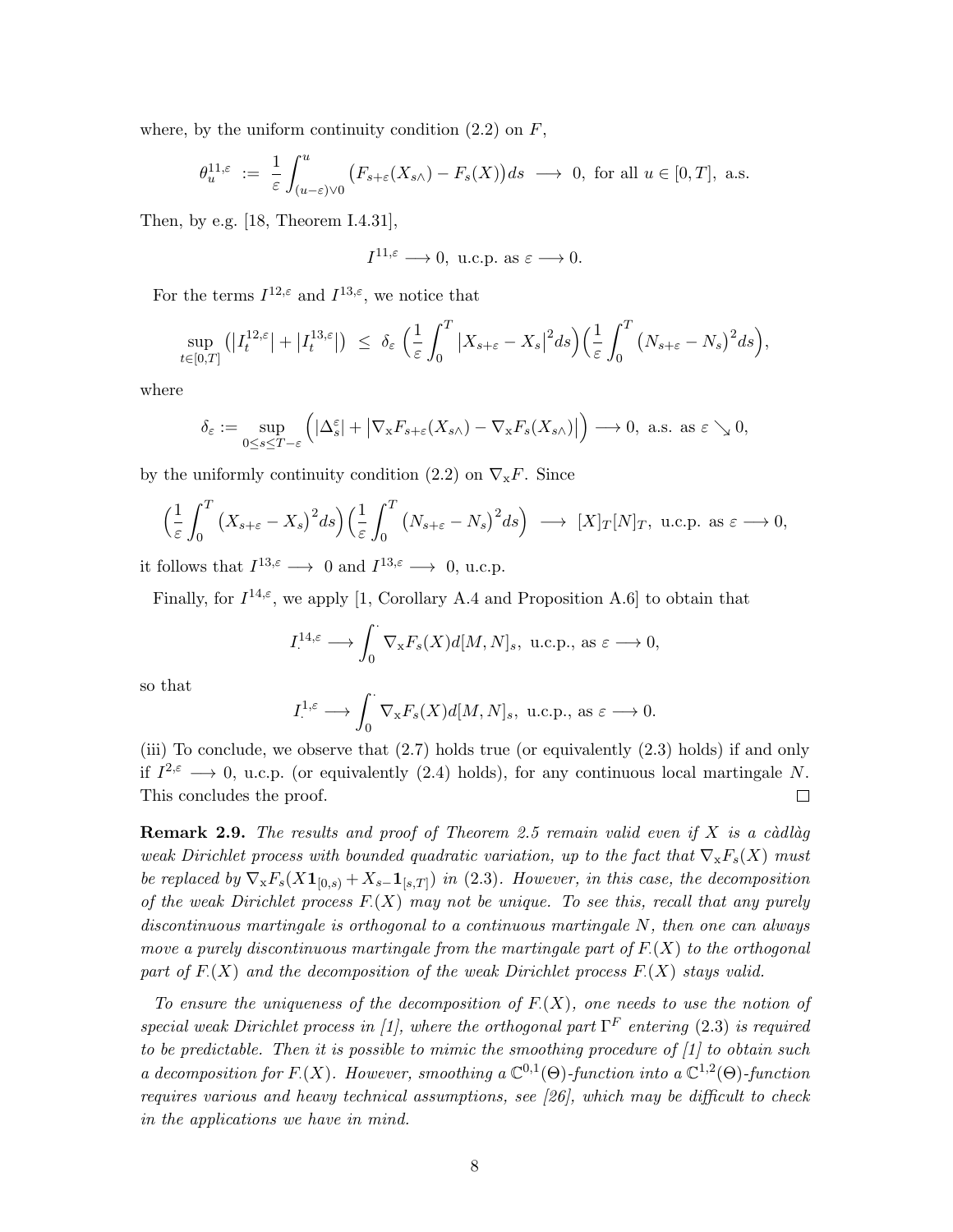#### 2.3 Discussions on the condition (2.5)

The sufficient technical condition (2.5) used to ensure the decomposition result in Theorem 2.5 is still too abstract. Let us provide some more explicit sufficient conditions for (2.5). We first show that (2.5) holds true when X is a continuous semimartingale and  $F \in \mathbb{C}^{1,2}(\Theta)$ , which makes our result consistent with [6]. We will then provide some examples of sufficient conditions for (2.5) when F is not in  $\mathbb{C}^{1,2}(\Theta)$ . Also recall that (2.5) trivially holds when F is Markovian, i.e.  $F(t, x) = F_o(t, x_t)$  for all  $(t, x) \in [0, T] \times D([0, T])$ , for some  $F_o$ :  $[0, T] \times \mathbb{R}^d \longrightarrow \mathbb{R}.$ 

## **2.3.1** The case where  $F \in \mathbb{C}^{1,2}(\Theta)$  and X is a continuous semimartingale

When X is a continuous semimartingale and  $F \in \mathbb{C}^{1,2}(\Theta)$  with (local) bounded and uniformly continuous derivatives, one can check that (2.5) holds true by simply applying the functional Itô's formula of  $[6]$ .

**Proposition 2.10.** Let X be a continuous semimartingale and  $F \in \mathbb{C}^{1,2}(\Theta)$  be such that  $\partial_t F$  and  $\nabla^2_x F$  are locally bounded, and  $\nabla_x F \in \mathbb{C}^{u,b}_{loc}$ . Then, condition (2.5) holds true.

Proof. For simplification of the notations, let us consider the one-dimensional case. First, for every fixed  $(s, \varepsilon)$ , we apply the functional Itô's formula in [6, Theorem 4.1] on  $F(X)$  to obtain that

$$
F_{s+\varepsilon}(X) - F_{s+\varepsilon}(X_{s\wedge}) = (F_{s+\varepsilon}(X) - F_s(X)) + (F_s(X) - F_{s+\varepsilon}(X_{s\wedge}))
$$
  
= 
$$
\int_s^{s+\varepsilon} (\partial_t F_r(X) - \partial_t F_r(X_{s\wedge})) dr + \int_s^{s+\varepsilon} \nabla_x F_r(X) dX_r + \frac{1}{2} \int_s^{s+\varepsilon} \nabla_x^2 F_r(X) d[X]_r.
$$

Further, one can also apply the classical Itô's formula to  $\phi(X_r) := F_{s+\varepsilon}(X_{s\wedge \theta s+\varepsilon}(X_r-X_s))$ to obtain that

$$
F_{s+\varepsilon}\big(X_{s\wedge}\oplus_{s+\varepsilon}(X_{s+\varepsilon}-X_s)\big)-F_{s+\varepsilon}\big(X_{s\wedge}\big)=\int_s^{s+\varepsilon}\nabla_x F_{s+\varepsilon}(X_{s\wedge}\oplus_{s+\varepsilon}(X_r-X_s))dX_r+\frac{1}{2}\int_s^{s+\varepsilon}\nabla_x^2 F_{s+\varepsilon}(X_{s\wedge}\oplus_{s+\varepsilon}(X_r-X_s))d[X]_r.
$$

Then, it follows that

$$
F_{s+\varepsilon}(X) - F_{s+\varepsilon}\left(X_{s\wedge}\oplus_{s+\varepsilon}(X_{s+\varepsilon}-X_s)\right) = \int_s^{s+\varepsilon} W_{s,r}^{1,\varepsilon} dr + \int_s^{s+\varepsilon} W_{s,r}^{2,\varepsilon} dX_r + \frac{1}{2} \int_s^{s+\varepsilon} W_{s,r}^{3,\varepsilon} d[X]_r,
$$
\n(2.8)

where

$$
W^{1,\varepsilon}_{s,r} := \partial_t F_r(X) - \partial_t F_r(X_{s\wedge}), \quad W^{2,\varepsilon}_{s,r} := \nabla_x F_r(X) - \nabla_x F_{s+\varepsilon}(X_{s\wedge} \oplus_{s+\varepsilon} (X_r - X_s)),
$$

and

$$
W^{3,\varepsilon}_{s,r} := \nabla^2_x F_r(X) - \nabla^2_x F_{s+\varepsilon}(X_{s\wedge} \oplus_{s+\varepsilon} (X_r - X_s)).
$$

By the local boundedness of  $\partial_t F$ ,  $\nabla_x F$  and  $\nabla_x^2 F$ , it follows that

$$
\sup_{0\le s\le r\le T,\ \varepsilon>0}\left(\left|W^{1,\varepsilon}_{s,r}\right|+\left|W^{2,\varepsilon}_{s,r}\right|+\left|W^{3,\varepsilon}_{s,r}\right|\right)<\infty,\ \mathrm{a.s.}
$$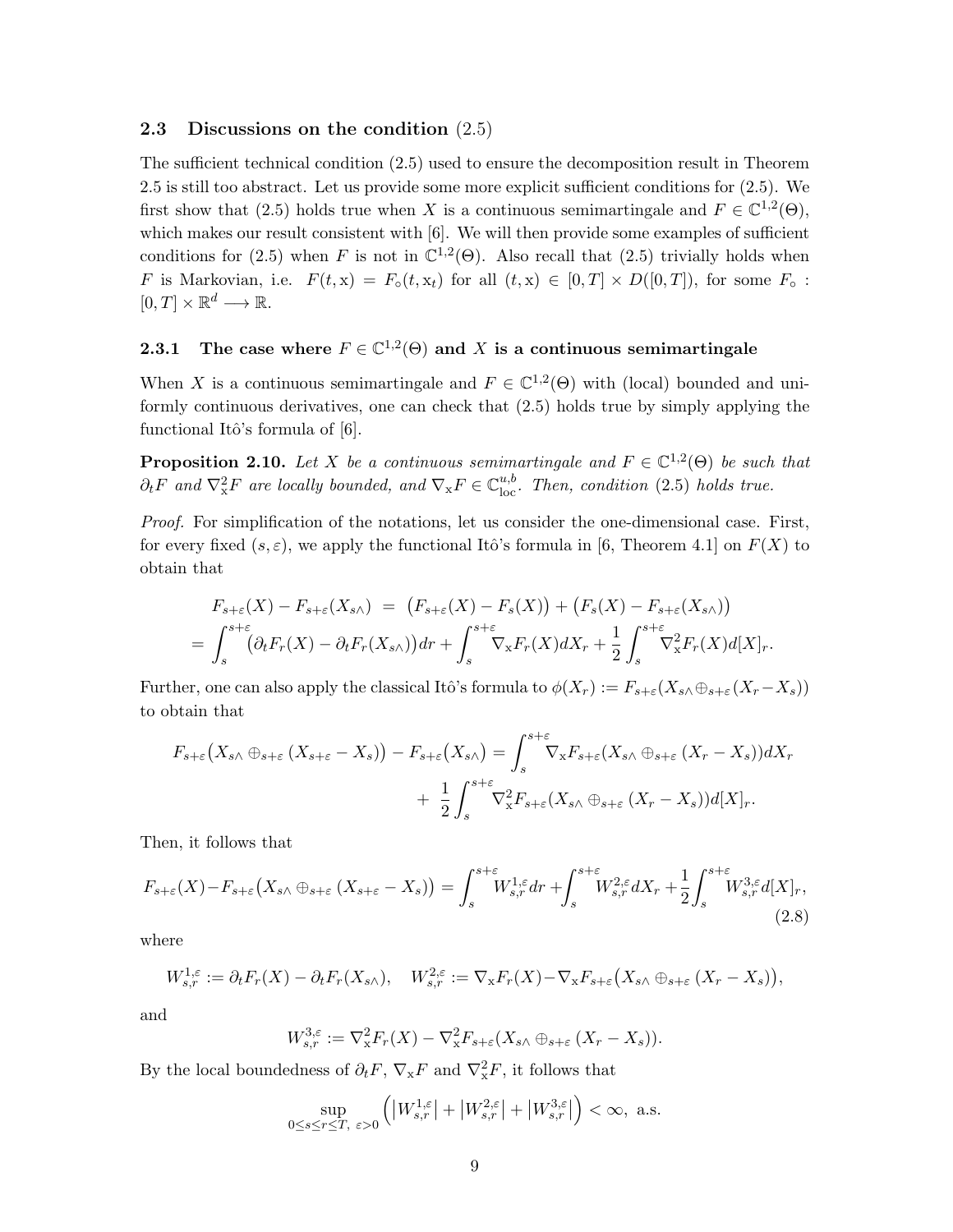Further, since  $\nabla_{\mathbf{x}}F$  satisfies the (locally) uniform continuity condition (2.2), for every fixed  $r \in [0, T]$ , one has

$$
\left|W_{s,r}^{2,\varepsilon}\right| \leq \left|\nabla_{\mathbf{x}}F_r(X) - \nabla_{\mathbf{x}}F_s(X)\right| + \delta_K(\varepsilon + |X_r - X_s|), \quad \text{whenever } \|X\| \leq K.
$$

As  $s \mapsto \nabla_{\mathbf{x}} F_s(X)$  is left-continuous, then for every fixed  $r \in [0, T]$ ,

$$
\sup_{s \in [(r-\varepsilon)\vee 0,r]} |W^{2,\varepsilon}_{s,r}| \longrightarrow 0, \text{ a.s. as } \varepsilon \longrightarrow 0.
$$
 (2.9)

Let  $X = X_0 + M + A$  where M is a continuous martingale and A is a finite variation process, and denote by  $(|A|_t)_{t\in[0,T]}$  the total variation process of A. The two non-decreasing processes |A| and  $[M]$  are continuous, so that they are uniformly continuous on  $[0, T]$ , a.s. Recall the definition of  $E^{\varepsilon}$  in (2.5). It follows from (2.8) that

$$
E^{\varepsilon} \ \leq \ 4 E^{\varepsilon}_1 + 4 E^{\varepsilon}_2 + 4 E^{\varepsilon}_3 + 4 E^{\varepsilon}_4,
$$

where

$$
E_1^{\varepsilon} := \frac{1}{\varepsilon} \int_0^T \Big( \int_s^{s+\varepsilon} W_{s,r}^{1,\varepsilon} dr \Big)^2 ds \le \int_0^T \int_s^{s+\varepsilon} |W_{s,r}^{1,\varepsilon}|^2 dr ds \longrightarrow 0, \text{ a.s.},
$$
  
\n
$$
E_2^{\varepsilon} := \frac{1}{\varepsilon} \int_0^T \Big( \int_s^{s+\varepsilon} W_{s,r}^{2,\varepsilon} dA_r \Big)^2 ds \le \int_0^T (|A|_{s+\varepsilon} - |A|_s) \frac{1}{\varepsilon} \int_s^{s+\varepsilon} |W_{s,r}^{2,\varepsilon}|^2 d|A|_r ds
$$
  
\n
$$
= \int_0^T \Big( \frac{1}{\varepsilon} \int_{(r-\varepsilon)\vee 0}^r (|A|_{s+\varepsilon} - |A|_s) |W_{s,r}^{2,\varepsilon}|^2 ds \Big) d|A|_r \longrightarrow 0, \text{ a.s.},
$$
  
\n
$$
E_3^{\varepsilon} := \frac{1}{4\varepsilon} \int_0^T \Big( \int_s^{s+\varepsilon} W_{s,r}^{3,\varepsilon} d[X]_r \Big)^2 ds
$$
  
\n
$$
\le \int_0^T \Big( \frac{1}{\varepsilon} \int_{(r-\varepsilon)\vee 0}^r (|X|_{s+\varepsilon} - [X]_s) |W_{s,r}^{3,\varepsilon}|^2 ds \Big) d[X]_r \longrightarrow 0, \text{ a.s.},
$$

and

$$
E_4^{\varepsilon} := \frac{1}{\varepsilon} \int_0^T \Big( \int_s^{s+\varepsilon} W_{s,r}^{2,\varepsilon} dM_r \Big)^2 ds.
$$

To study the limit of  $E_4^{\varepsilon}$ , one can assume w.l.o.g. that  $W^{2,\varepsilon}$  and  $[M]_T$  are uniformly bounded by using localization techniques. Then, by (2.9),

$$
\mathbb{E}\big[\big|E_4^{\varepsilon}\big|\big] = \frac{1}{\varepsilon} \mathbb{E}\Big[\int_0^T\int_s^{s+\varepsilon} \big|W_{s,r}^{2,\varepsilon}\big|^2 d[M]_r ds\Big] = \mathbb{E}\Big[\int_0^T\Big(\frac{1}{\varepsilon}\int_{(r-\varepsilon)\vee 0}^r \big|W_{s,r}^{2,\varepsilon}\big|^2 ds\Big) d[M]_r\Big] \longrightarrow 0.
$$

It follows that  $E^{\varepsilon} \longrightarrow 0$  in probability, and therefore that (2.5) holds true.

 $\Box$ 

#### 2.3.2 Examples of sufficient conditions for  $(2.5)$

We now provide examples of sufficient conditions for (2.5). The general idea behind them is to exploit Item (ii) of Definition 2.1 to control the terms in (2.5) by some quadratic variations, possibly up to an additional vanishing element. In the following, we let  $BV_+$ denote the collection of all non-decreasing paths on  $[0, T]$ .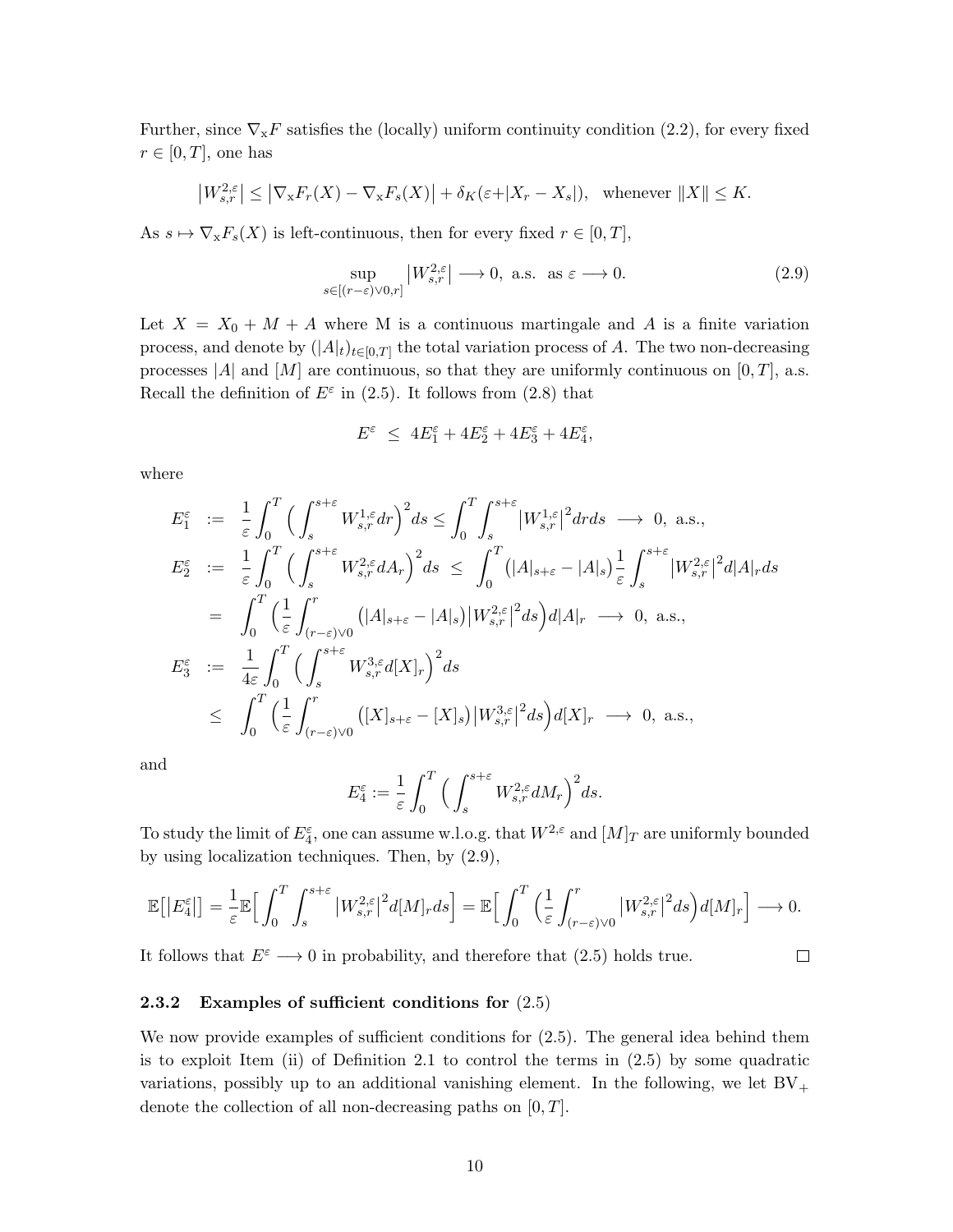**Proposition 2.11.** Assume that, for all  $x \in D([0,T])$ ,  $s \in [0,T]$  and  $\varepsilon \in [0,T-s]$ ,

$$
\left|F_{s+\varepsilon}(\mathbf{x})-F_{s+\varepsilon}(\mathbf{x}_{s\wedge}\oplus_{s+\varepsilon}(\mathbf{x}_{s+\varepsilon}-\mathbf{x}_s))\right| \leq \int_{(s,s+\varepsilon)} \phi(\mathbf{x},|\mathbf{x}_u-\mathbf{x}_s|) db_u(\mathbf{x}),
$$

where  $\phi: C([0,T]) \times \mathbb{R}_+ \longrightarrow \mathbb{R}$  satisfies  $\sup_{|y| \le K} \phi(x,y) < \infty$ ,  $\lim_{y \searrow 0} \phi(x,y) = \phi(x,0) = 0$ for all  $x \in C([0,T])$  and  $K > 0$ , and  $b : C([0,T]) \longrightarrow BV_+$ . Then, (2.5) holds for any continuous process X.

*Proof.* We first notice that, since X is a continuous process, then, for all  $u \in [0, T]$ ,

$$
\frac{1}{\varepsilon} \int_{(u-\varepsilon)\vee 0}^{u} \phi\big(X, |X_u - X_s|\big)^2 ds \longrightarrow \phi\big(X, 0\big)^2 = 0, \text{ a.s., as } \varepsilon \longrightarrow 0.
$$

Recall the definition of  $E^{\varepsilon}$  in (2.5), and define the process B with finite variations by  $B := b(X)$ . Then, Minkowski's integral inequality implies that

$$
\sqrt{E^{\varepsilon}} \leq \int_0^T \left( \frac{1}{\varepsilon} \int_{(u-\varepsilon)\vee 0}^u \phi\big(X, |X_u - X_s|\big)^2 ds \right)^{1/2} d B_u \longrightarrow 0, \text{ a.s.},
$$

which concludes the proof.

**Example 2.12.** Assume that there exists a family of signed measures  $(\mu(\cdot; t, x), (t, x) \in$  $[0, T] \times D([0, T])$ , which is dominated by a non-negative finite measure  $\hat{\mu}$ , and a locally bounded map  $m : [0, T] \times D([0, T]) \times D([0, T]) \rightarrow \mathbb{R}$  such that, for all  $t \leq T$  and  $x, x' \in$  $D([0,T])$  satisfying  $x_t = x'_t$ ,

$$
F(t, \mathbf{x}) - F(t, \mathbf{x}') = \int_{[0,t)} (\mathbf{x}_s - \mathbf{x}'_s) \mu(ds; t, \mathbf{x}) + o(\|\mathbf{x}_{t\wedge} - \mathbf{x}'_{t\wedge}\|) m(t, \mathbf{x}, \mathbf{x}'). \tag{2.10}
$$

Then, one has  $\partial_{\lambda}F_t(x+\lambda(x'-x)) = \int_0^t (x_s'-x_s)\mu(ds;t,x+\lambda(x'-x))$ . It follows that

$$
F_{s+\varepsilon}(X) - F_{s+\varepsilon}(X_{s\wedge} \oplus_{s+\varepsilon} (X_{s+\varepsilon} - X_s)) = \int_0^1 \partial_{\lambda} F_{s+\varepsilon}(X^{\varepsilon,\lambda}) d\lambda
$$
  
= 
$$
\int_0^1 \int_{(s,s+\varepsilon)} (X_s - X_u) \mu(du; s + \varepsilon, X^{\varepsilon,\lambda}) d\lambda,
$$

with  $X^{\varepsilon} := X_{s} \wedge \oplus_{s+\varepsilon} (X_{s+\varepsilon} - X_s)$  and  $X^{\varepsilon,\lambda} := X^{\varepsilon} + \lambda (X - X^{\varepsilon})$ . As  $(\mu(\cdot; t, x))_{t,x}$  is dominated by  $\hat{\mu}$ , letting  $\hat{b}_u := \hat{\mu}([0, u])$ , one has

$$
\left|F_{s+\varepsilon}(X)-F_{s+\varepsilon}(X_{s\wedge}\oplus_{s+\varepsilon}(X_{s+\varepsilon}-X_s))\right| \leq \int_{(s,s+\varepsilon)} |X_s-X_u| d\hat{b}_u.
$$

Then,  $(2.5)$  holds true when X has continuous paths, by Proposition 2.11.

Notice that a Fréchet differentiable function in the sense of Clark  $[5]$  satisfies (2.10). The difference is that we only need to check (2.10) for paths x such that  $x_t = x'_t$ .

When X is a semimartingale, we can also exploit its semimartigale property to obtain sufficient conditions for  $(2.5)$ .

 $\Box$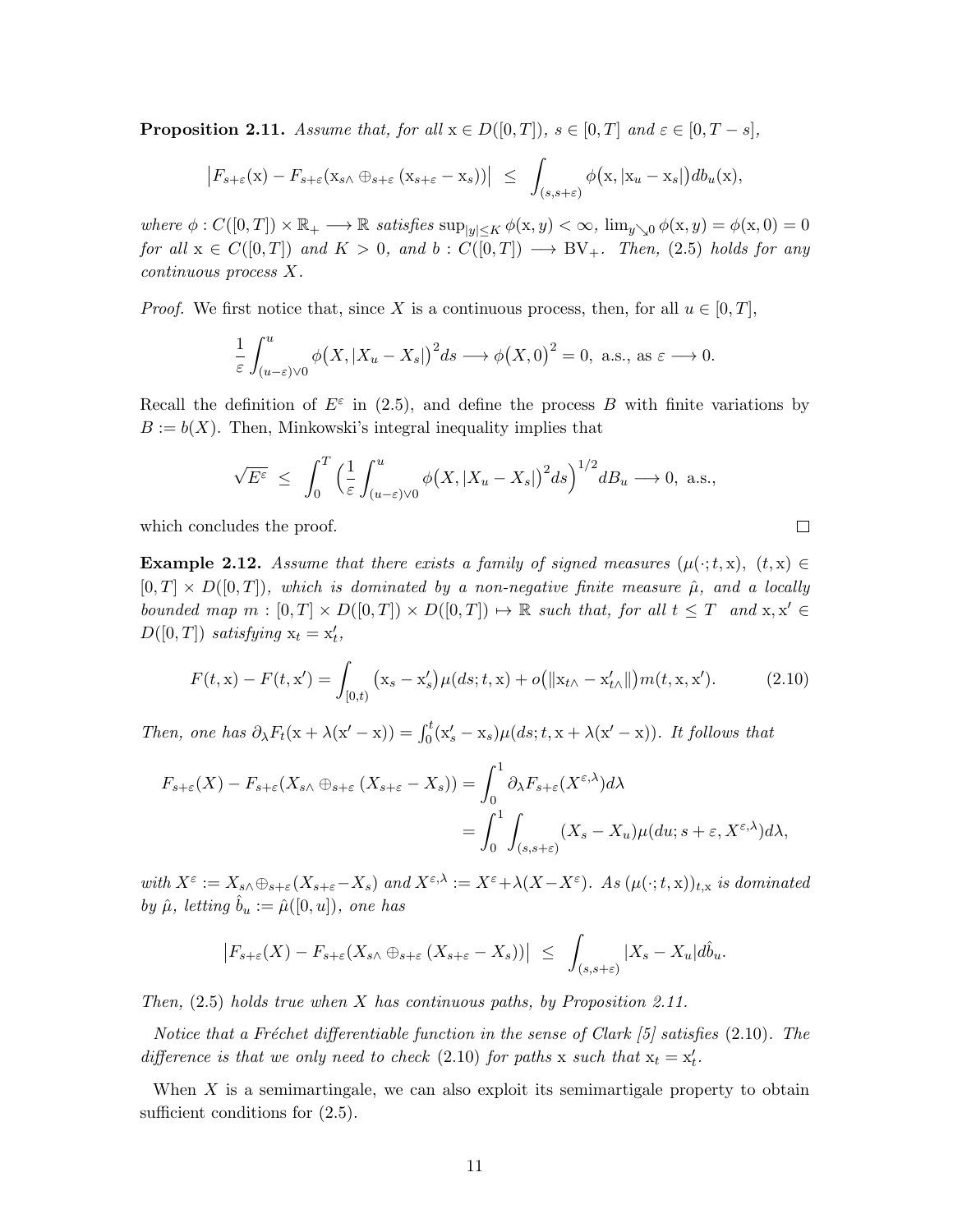**Proposition 2.13.** Assume that, for all  $x \in D([0,T])$ ,  $s \in [0,T]$  and  $\varepsilon \in [0,T-s]$ ,

$$
\left|F_{s+\varepsilon}(x)-F_{s+\varepsilon}(x_{s\wedge}\oplus_{s+\varepsilon}(x_{s+\varepsilon}-x_s))\right| \leq \phi(x, \|x_{(s+\varepsilon)\wedge}-x_{s\wedge}\|, \varepsilon),
$$

where  $\phi: C([0,T] \times \mathbb{R}_+ \times \mathbb{R}_+ \longrightarrow \mathbb{R}$  satisfies

$$
\lim_{\varepsilon \searrow 0, y \searrow 0} \sup_{\|x\| \le K} |\phi(x, y, \varepsilon)|/y = 0, \text{ for all } K \ge 0.
$$

Assume in addition that  $X$  is a continuous semimartingale. Then  $(2.5)$  holds true.

Proof. We first notice that

$$
\int_0^T \frac{\phi(X, \|X_{(s+\varepsilon)\wedge} - X_{s\wedge}\|, \varepsilon)^2}{\|X_{(s+\varepsilon)\wedge} - X_{s\wedge}\|^2} \frac{\|X_{(s+\varepsilon)\wedge} - X_{s\wedge}\|^2}{\varepsilon} ds \leq C_{\varepsilon}^2 \int_0^T \frac{1}{\varepsilon} \|X_{(s+\varepsilon)\wedge} - X_{s\wedge}\|^2 ds,
$$

where

$$
C_{\varepsilon} := \sup_{s \in [0,T]} \frac{\phi(X, \|X_{(s+\varepsilon)\wedge} - X_{s\wedge}\|, \varepsilon)}{\|X_{(s+\varepsilon)\wedge} - X_{s\wedge}\|} \longrightarrow 0, \text{ as } \varepsilon \longrightarrow 0.
$$

Further, up to adding additional components, one can assume that each component of X is a martingale or a non-decreasing process. We therefore assume this and it suffices to consider the one dimensional case. Since  $X$  is a martingale or a non-decreasing process, there exists  $C > 0$  such that

$$
\mathbb{E}\Bigl[\int_0^T \frac{1}{\varepsilon} \bigl\|X_{(s+\varepsilon)\wedge} - X_{s\wedge}\bigr\|^2 ds\Bigr] \leq C \mathbb{E}\Bigl[\int_0^T \frac{1}{\varepsilon} \bigl|X_{s+\varepsilon} - X_s\bigr|^2 ds\Bigr] \longrightarrow C \mathbb{E}\bigl[X\big]_T, \text{ in probability.}
$$

 $\Box$ 

This is enough to prove that  $E^{\varepsilon} \longrightarrow 0$  in probability, so that (2.5) holds.

By combining the conditions in Propositions 2.11 and 2.13, one obtains immediately new sufficient conditions for  $(2.5)$ .

**Corollary 2.14.** Assume that  $X = (X^1, X^2)$ , where  $X^1$  is a continuous process,  $X^2$  is a continuous semimartingale, and, for all  $0 \le s \le s + \varepsilon \le T$  and  $x = (x^1, x^2) \in D([0, T]),$ 

$$
\left|F_{s+\varepsilon}(\mathbf{x})-F_{s+\varepsilon}(\mathbf{x}_{s\wedge}\oplus_{s+\varepsilon}(\mathbf{x}_{s+\varepsilon}-\mathbf{x}_s))\right|\leq \int_{[s,s+\varepsilon]} \phi_1\big(\mathbf{x},|\mathbf{x}_u-\mathbf{x}_s|\big)db_u(\mathbf{x})+\phi_2\big(\mathbf{x},||\mathbf{x}_{(s+\varepsilon)\wedge}^2-\mathbf{x}_{s\wedge}^2||,\varepsilon\big),
$$

where  $(\phi_1, b)$  satisfies the conditions in Proposition 2.11, and  $\phi_2$  satisfies the conditions in Proposition 2.13. Then (2.5) holds true.

## 3 Applications in mathematical finance

In frictionless financial models, under the no-arbitrage (in the sense of no free lunch with vanishing risk) assumption, the prices of tradable financial assets need to be semimartingales, see e.g. [9]. If the pricing function of a financial derivative is  $\mathbb{C}^{0,1}(\Theta)$ , then one can apply the Itô's formula in Theorems 2.5 to characterize the martingale part of the derivative's price process, and therefore identify the hedging strategy. Below we provide some examples of such applications in finance.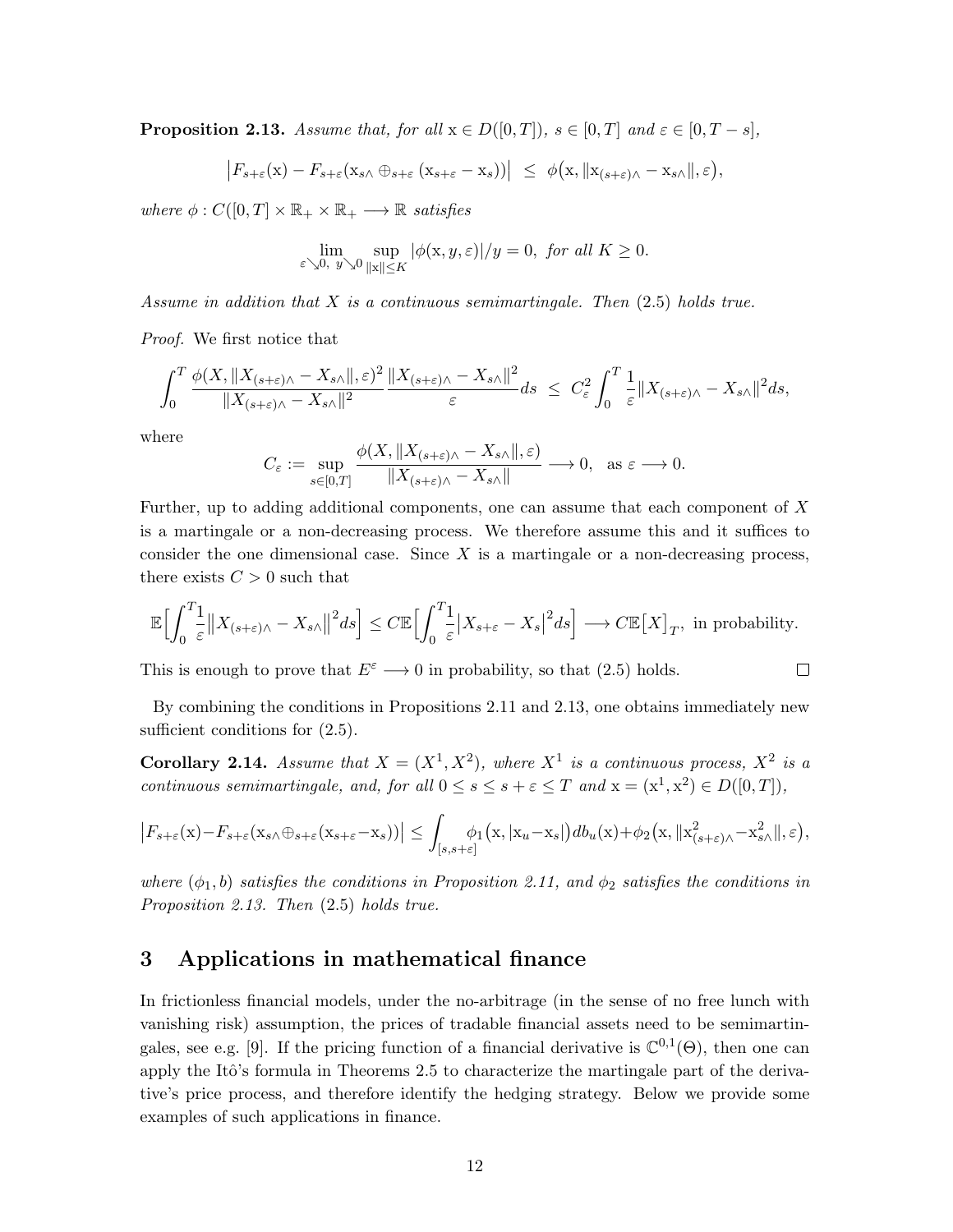## 3.1 General formulations under  $\mathbb{C}^{0,1}(\Theta)$ -regularity condition

#### 3.1.1 Replication of path-dependent options

Let us consider a continuous martingale  $X = (X_t)_{0 \leq t \leq T}$ , which represents the discounted price of some risky asset, and a path-dependent derivative with payoff  $g(X)$  such that  $\mathbb{E}[|g(X)|]<\infty$ . Define

$$
V(t, x) := \mathbb{E}\big[g(X)\big|X_{t\wedge} = x_{t\wedge}\big], (t, x) \in [0, T] \times D([0, T]). \tag{3.1}
$$

**Proposition 3.1.** Assume that V belongs to  $\mathbb{C}^{0,1}(\Theta)$  and satisfies all the conditions of Theorem 2.5. Then

$$
g(X) = \mathbb{E}\big[g(X)\big] + \int_0^T \nabla_{\mathbf{x}} V(t, X) dX_t.
$$

*Proof.* Since  $V(t, X)$  and  $-V(t, X)$  are both supermartingales, the result follows from Corollary 2.8.  $\Box$ 

**Remark 3.2.** (i) The above result can be compared to  $(6,$  Theorem 5.2 *contrare by 1.0.1 we require* less regularity conditions  $(\mathbb{C}^{0,1}(\Theta))$  and  $(2.4)$  rather than  $\mathbb{C}_{b}^{1,2}$  $b^{1,2}(\Theta)$ , which implies (2.4) by Propositions 2.6 and 2.10).

(ii) Let X be a diffusion process with dynamics

$$
X_t = X_0 + \int_0^t \mu(s, X)ds + \int_0^t \sigma(s, X)dW_t,
$$

in which W is a Brownian motion and  $(\mu, \sigma)$  are continuous, non-anticipative and Lipschitz in space. When  $V \in \mathbb{C}^{1,2}(\Theta)$  in the sense of [6, Theorem 4.1], it is easy to deduce from their functional Itô's formula that  $V$  is a classical solution of the path-dependent PDE

$$
\partial_t V + \mu \cdot \nabla_{\mathbf{x}} V + \frac{1}{2} \sigma \sigma^\top \cdot \nabla_{\mathbf{x}}^2 V = 0.
$$

Without the  $\mathbb{C}^{1,2}(\Theta)$ -regularity condition, one can still prove that V is a viscosity solution of the path-dependent PDE in the sense of  $[13]$ , for which numerical algorithms can be found in [20, 27].

**Remark 3.3.** As already mentioned in  $\begin{bmatrix} 11 \end{bmatrix}$  and  $\begin{bmatrix} 6 \end{bmatrix}$ , the result of Proposition 3.1 is consistent with the classical Clark-Haussmann-Ocone formula. Indeed, let X be a continuous martingale with independent increments, and g be Fréchet differentiable with derivative  $\lambda_q$ , then by the Clark-Haussmann-Ocone formula (see e.g. Haussmann  $[17]$ ),

$$
g(X) = \mathbb{E}[g(X)] + \int_0^T \mathbb{E}[\lambda_g(X; [t, T]) | \mathcal{F}_t] dX_t.
$$

On the other hand, for the value function  $V$  in  $(3.1)$ , one can also compute the vertical derivative  $\nabla_{\mathbf{x}} V$  from its definition to obtain that

$$
\nabla_{\mathbf{x}} V(t, \mathbf{x}) = \mathbb{E} \big[ \lambda_g(X; [t, T]) \big| X_{t \wedge} = \mathbf{x}_{t \wedge} \big].
$$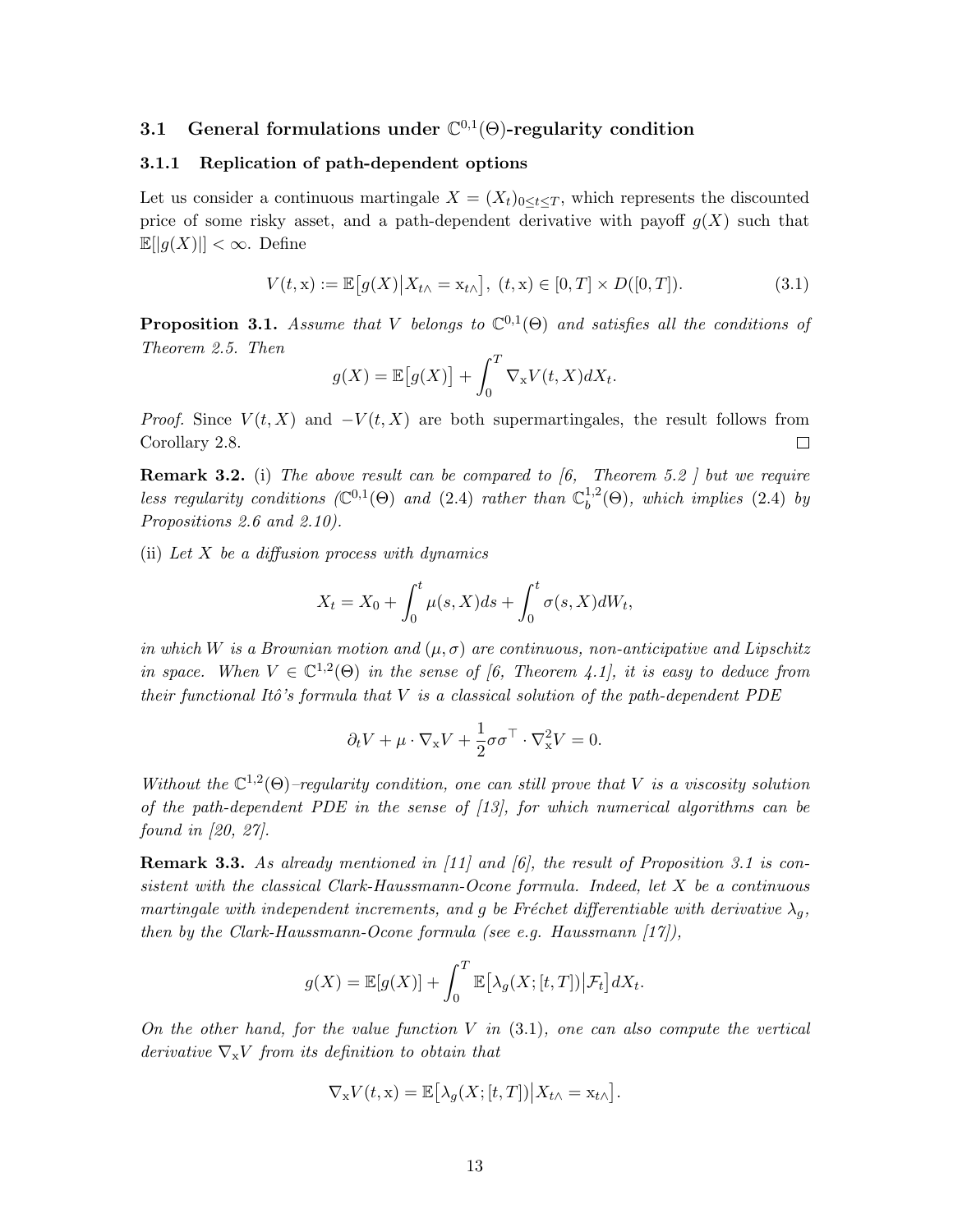#### 3.1.2 Super-replication under model uncertainty

Let us now denote by  $\Omega^{\circ} := D([0,T], \mathbb{R}^d)$  the canonical space of  $\mathbb{R}^d$ -valued càdlàg paths on [0, T], let X be the canonical process, and  $\mathbb{F}^{\circ} = (\mathcal{F}^{\circ}_t)_{t \in [0,T]}$  the canonical filtration. Let us denote by  $\mathfrak{B}(\Omega)$  the space of all Borel probability measures on  $\Omega$ °. We consider a subset  $\mathcal{P} \subset \mathfrak{B}(\Omega^{\circ}),$  such that X is a P-continuous local martingale satisfying  $\mathbb{P}[X_0 = x_0] = 1$ for all  $\mathbb{P} \in \mathcal{P}$ , for some  $x_0 \in \mathbb{R}^d$ . Recall that, given a probability measure  $\mathbb{P}$  on  $(\Omega^{\circ}, \mathcal{F}^{\circ}_{T})$ and a  $\mathbb{F}^{\circ}$ -stopping time  $\tau$  taking values in [0, T], a r.c.p.d. (regular conditional probability distribution) of  $\mathbb P$  conditional to  $\mathcal{F}^\circ_\tau$  is a family  $(\mathbb{P}_\omega)_{\omega \in \Omega}$  of probability measures on  $(\Omega^\circ, \mathcal{F}^\circ_T)$ , such that  $\omega \mapsto \mathbb{P}_{\omega}$  is  $\mathcal{F}_{\tau}^{\circ}$ -measurable,  $\mathbb{P}_{\omega}[X_s = \omega_s, s \leq \tau(\omega)] = 1$  for all  $\omega \in \Omega$ , and  $\mathbb{E}^{\mathbb{P}}[\mathbf{1}_A|\mathcal{F}^{\circ}_\tau](\omega) = \mathbb{E}^{\mathbb{P}_{\omega}}[\mathbf{1}_A]$  for  $\mathbb{P}-a.e.$   $\omega \in \Omega^{\circ}$  for all  $A \in \mathcal{F}^{\circ}_T$ . Recall also that a subset A of a Polish space  $E$  is called an analytic set if there exists another Polish space  $E'$  together with a Borel subset  $B \subset E \times E'$  such that  $A = \{x \in E : (x, x') \in B\}.$ 

We further make the following assumptions.

**Assumption 3.4.** One has  $\mathcal{P} = \bigcup_{\omega \in \Omega} \mathcal{P}(0, \omega)$ , for a collection of families of probability measures  $(\mathcal{P}(t,\omega))_{(t,\omega)\in[0,T]\times\Omega^{\circ}}$  on  $\Omega^{\circ}$ . Moreover, for every  $(t,\omega)\in[0,T]\times\Omega^{\circ}$ :

1.  $\mathcal{P}(t,\omega) = \mathcal{P}(t,\omega_{t\wedge}), \mathbb{P}[X_{t\wedge}=\omega_{t\wedge}]=1$  for all  $\mathbb{P}\in\mathcal{P}(t,\omega)$  and the graph set

 $[{\mathcal{P}}]$  :=  $\{(t,\omega,\mathbb{P}) : \mathbb{P} \in {\mathcal{P}}(t,\omega)\}\$ 

is an analytic subset of  $[0, T] \times \Omega^{\circ} \times \mathfrak{B}(\Omega^{\circ}).$ 

- 2. Let  $\mathbb{P} \in \mathcal{P}(t,\omega)$ ,  $s \geq t$  and  $(\mathbb{P}_{\omega})_{\omega \in \Omega}$ <sup>o</sup> be a family of regular conditional probability of  $\mathbb P$  knowing  $\mathcal{F}_s^{\circ}$ , then  $\mathbb{P}_{\omega} \in \mathcal{P}(s, \omega)$  for  $\mathbb P$ -a.e.  $\omega \in \Omega^{\circ}$ .
- 3. Let  $\mathbb{P} \in \mathcal{P}(t,\omega)$ ,  $s \geq t$  and  $(\mathbb{Q}_{\omega})_{\omega \in \Omega^{\circ}}$  be a family such that  $\omega \mapsto \mathbb{Q}_{\omega}$  is  $\mathcal{F}_{s}^{\circ}$ -measurable and  $\mathbb{Q}_{\omega} \in \mathcal{P}(s, \omega)$  for  $\mathbb{P}\text{-}a.e.$   $\omega \in \Omega^{\circ}$ , then

$$
\mathbb{P}\otimes_s\mathbb{Q}.\in\mathcal{P}(t,\omega),
$$

where  $\mathbb{P} \otimes_s \mathbb{Q}$  is defined by

$$
\mathbb{E}^{\mathbb{P}\otimes_s \mathbb{Q}_\cdot}[\xi] := \int_{\Omega^\circ} \int_{\Omega^\circ} \xi(\omega') \mathbb{Q}_{\omega}(d\omega') \mathbb{P}(d\omega), \text{ for all bounded } r.v. \xi : \Omega^\circ \longrightarrow \mathbb{R}.
$$

Let  $g: \Omega^{\circ} \longrightarrow \mathbb{R}$  be such that  $\sup_{\mathbb{P} \in \mathcal{P}} \mathbb{E}^{\mathbb{P}}[g(X)|] < \infty$ , let us define

$$
V(t,\omega) := \sup_{\mathbb{P}\in\mathcal{P}(t,\omega)} \mathbb{E}^{\mathbb{P}}\big[g(X)\big], (t,\omega) \in [0,T] \times D([0,T]).
$$

We simply write  $V(0, x_0)$  for  $V(0, \cdot)$ . We also denote by  $\mathcal H$  the collection of all  $\mathbb R^d$ -valued  $\mathbb{F}^{\circ}$ -predictable processes H such that  $\int_0^T H_t^{\top} d\langle X \rangle_t H_t < \infty$ , P-a.s. and  $\int_0^{\cdot} H_s dX_s$  is a  $\mathbb{P}\text{-supermartingale, for all } \mathbb{P} \in \mathcal{P}.$ 

**Proposition 3.5.** Let Assumption 3.4 hold true, and suppose in addition that  $(V, X, \mathbb{P})$ satisfies the conditions of Theorem 2.5 for each  $\mathbb{P} \in \mathcal{P}$ . Then  $V(\cdot, X)$  is a  $\mathbb{P}$ -supermartingale for every  $\mathbb{P} \in \mathcal{P}$  and

$$
V(0, x_0) = \inf \left\{ x : x + \int_0^T H_t dX_t \ge g(X), \ H \in \mathcal{H}, \ \mathbb{P}-a.s. \text{ for all } \mathbb{P} \in \mathcal{P} \right\}. \tag{3.2}
$$

Moreover, the superhedging problem at the r.h.s. of (3.2) is achieved by  $H^* := \nabla_X V(\cdot, X)$ .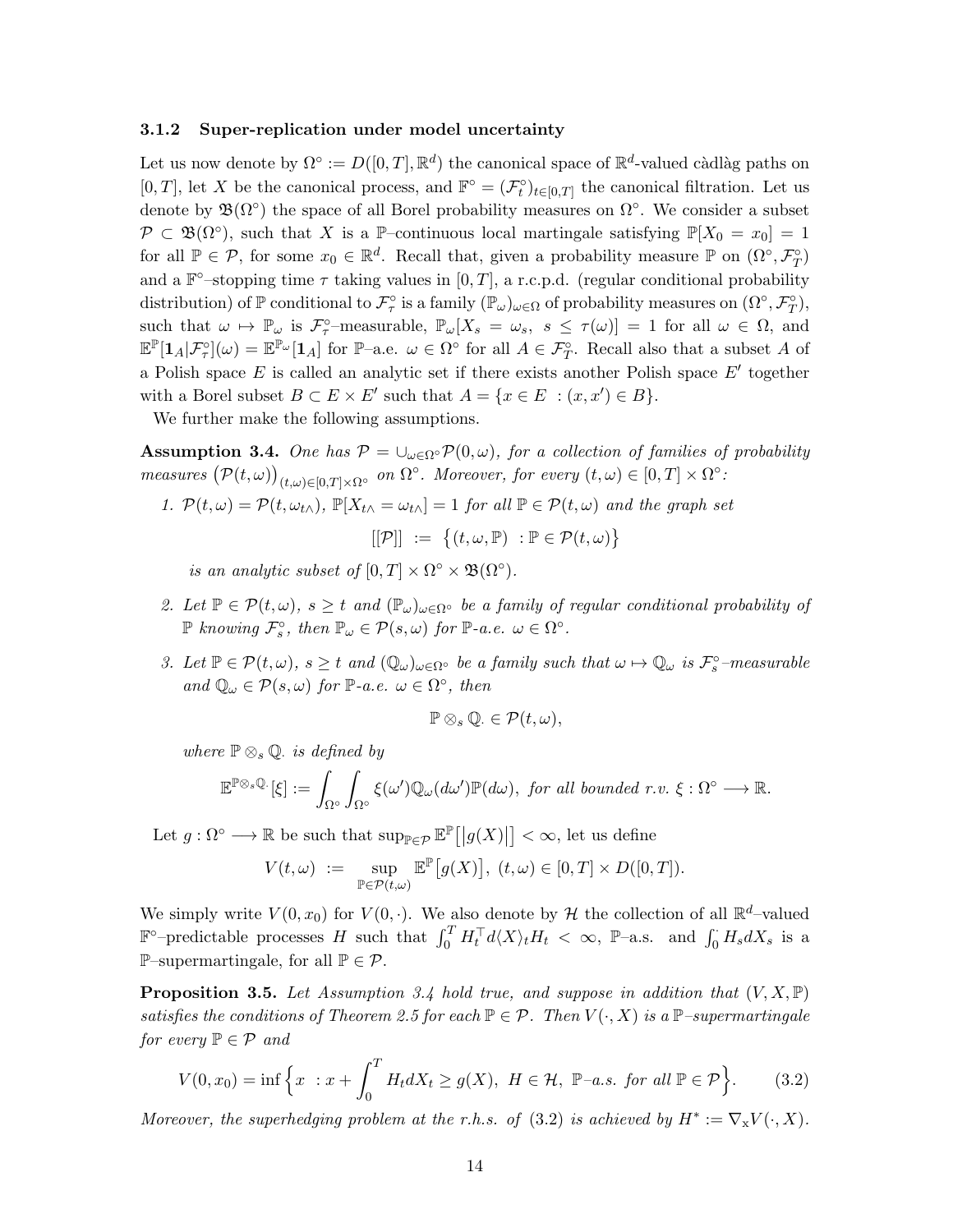Proof. First, it is clear that one has the weak duality

$$
V(0,x_0) \leq \inf \Big\{ x \in \mathbb{R} : x + \int_0^T H_t dX_t \geq g(X), \ H \in \mathcal{H}, \ \mathbb{P}\text{-a.s. for all } \mathbb{P} \in \mathcal{P} \Big\}.
$$

Next, our stability conditions under conditioning and concatenation of Assumption 3.4 imply the dynamic programming principle.

$$
V(t,\omega) = \sup_{\mathbb{P}\in\mathcal{P}(t,\omega)} \mathbb{E}^{\mathbb{P}}\big[V(t+h,X)\big],\tag{3.3}
$$

see e.g. [14, 15]. Together with the fact that  $V \in \mathbb{C}^{0,1}$ , this implies that  $V(\cdot, X)$  is a P–continuous supermartingale for every  $\mathbb{P} \in \mathcal{P}$ . By Corollary 2.8, one has

$$
V(0, x_0) + \int_0^T \nabla_{\mathbf{x}} V(t, X) dX_t \ge g(X), \ \mathbb{P}\text{-a.s. for all } \mathbb{P} \in \mathcal{P}.
$$

This implies the duality result (3.2) as well as the fact that  $H^* := \nabla_X V(\cdot, X)$  is the optimal superhedging strategy.  $\Box$ 

**Remark 3.6.** The duality result  $(3.2)$  in the model independent setting has been much investigated, see e.g. [10, 19]. In most cases, one obtains the existence of an optimal strategy H<sup>\*</sup> but without an explicit expression. In [19], the duality is obtained for just measurable payoff functions g, but they require P to be made of extremal martingale measures. Our duality result of Proposition 3.5 does not requires  $\mathbb{P} \in \mathcal{P}$  to be extremal, but requires regularity conditions on the value function  $V$ . This in turn allows us to characterize the optimal superhedging strategy explicitly as the Dupire's vertical derivative of the pricing function, which also justify the initial motivation of Dupire [11] to introduce this notion of derivative.

**Remark 3.7.** The main idea in Propositions 3.1 and 3.5 is to show that the replication or super-replication prices of the options are supermartingales, so that one can apply the Doob-Meyer decomposition result of Corollary 2.8. We can also apply the same technique to other situations, such as the hedging of American options, the superhedging problems under constraints, etc., in which the option price process has a natural supermartingale structure (see e.g. [2]).

## 3.2 Verification of the  $\mathbb{C}^{0,1}(\Theta)$ -regularity in a model with (bounded) uncertain volatility

Let us consider a more concrete superhedging problem in the context of an uncertain volatility model. Let  $d = 1, x_0 \in \mathbb{R}, 0 \leq \underline{\sigma} < \overline{\sigma}$  be fixed, we denote by  $\mathcal{P}_0$  the collection of all probability measures  $\mathbb P$  such that  $\mathbb P[X_0 = x_0] = 1$  and

$$
dX_s = \sigma_s dW_s^{\mathbb{P}}, \ \sigma_s \in [\underline{\sigma}, \overline{\sigma}], \ s \in [0, T], \ \mathbb{P}\text{-a.s.}
$$
\n
$$
(3.4)
$$

for some  $\mathbb{P}\text{-}\mathrm{Brownian}$  motion  $W^{\mathbb{P}}$ . We then consider a derivative option with payoff function  $g: D([0,T]) \longrightarrow \mathbb{R}$  satisfying the following conditions.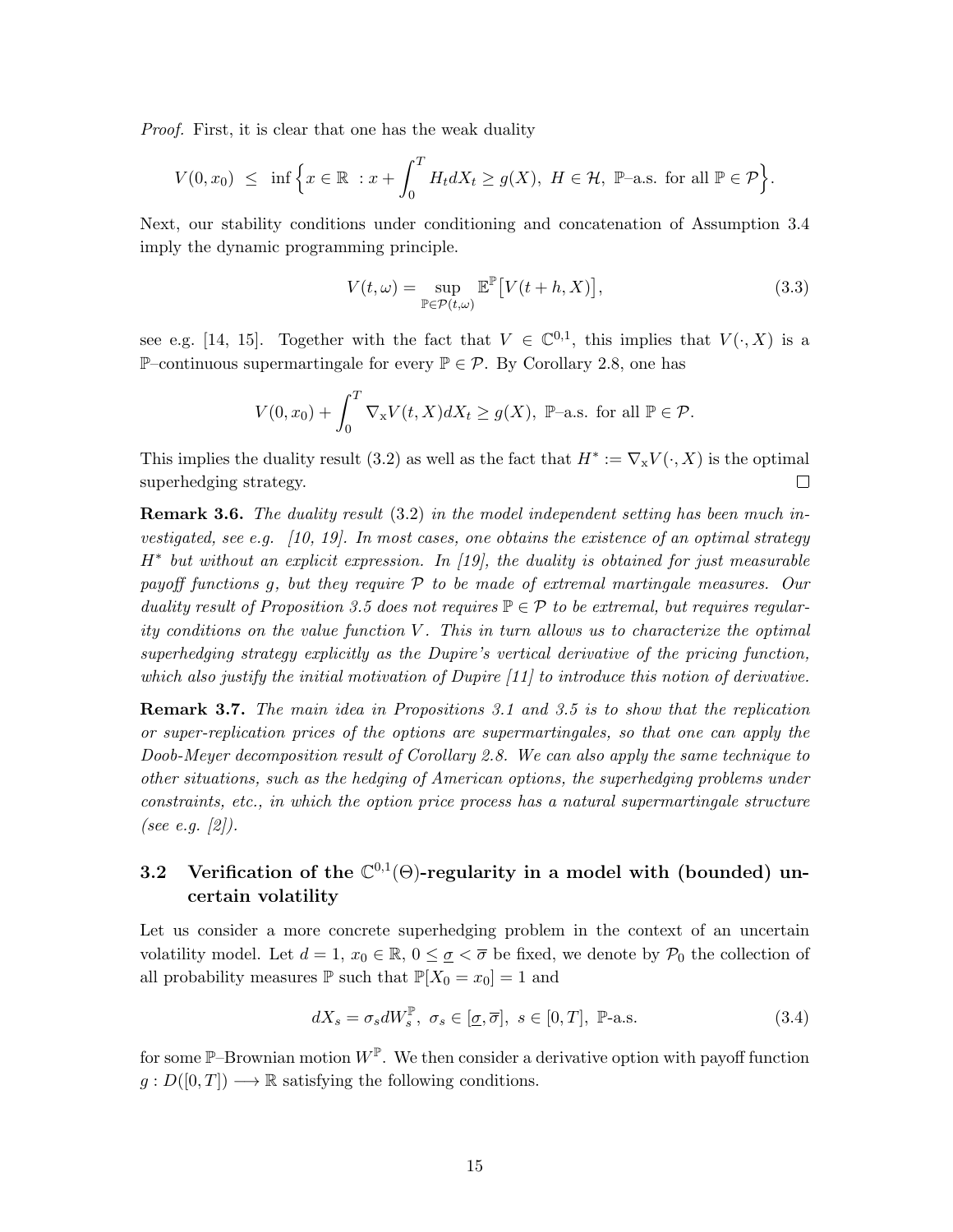**Assumption 3.8.** (i) The function g is bounded, and there exist  $\alpha \in (0,1]$  and a finite positive measure  $\mu$  on [0, T] with at most finitely many atoms such that, for all  $x, x' \in$  $D([0,T]), B = [s,t) \subset [0,T]$  and  $\delta \in \mathbb{R}$ ,

$$
|g(\mathbf{x}) - g(\mathbf{x}')| \le \int_0^T |\mathbf{x}_s - \mathbf{x}'_s| \mu(ds), \tag{3.5}
$$

 $\delta' \in \mathbb{R} \mapsto g(\mathbf{x} + \delta' \mathbf{1}_B)$  is differentiable and

$$
\left|\frac{dg(x+\delta\mathbf{1}_B+x')}{d\delta} - \frac{dg(x+\delta\mathbf{1}_B)}{d\delta}\right| \le \left(\int_0^T |x'_s|\mu(ds)\right)^\alpha \mu(B). \tag{3.6}
$$

(ii) for any increasing sequence  $0 = t_0 < t_1 < \cdots < t_n = T$  with  $\max_{i \leq n} |t_{i+1} - t_i|$ small enough, for all  $1 \leq i < j < n$ , there exists  $p^{i,j} \neq 0$  such that, for all  $\delta \in \mathbb{R}$ , and  $(x_\ell)_{0 \leq \ell \leq n-1} \subset \mathbb{R}^n$ ,

$$
g\left(\sum_{\ell=0}^{n-1} (x_{\ell} + \delta \mathbf{1}_{\{\ell=i\}}) \mathbf{1}_{[t_{\ell}, t_{\ell+1})} + \mathbf{1}_{\{T\}} x_{n-1}\right)
$$
  
=  $g\left(\sum_{\ell=0}^{n-1} (x_{\ell} + p^{i,j} \delta \mathbf{1}_{\{\ell \geq j\}}) \mathbf{1}_{[t_{\ell}, t_{\ell+1})} + \mathbf{1}_{\{T\}} (x_{n-1} + p^{i,j} \delta)\right).$  (3.7)

Remark 3.9. Let

$$
g(X) = g_{\circ} \Big( \int_0^T X_t \mu_0(dt) \Big),
$$

where  $g_{\circ} \in C^{1+\alpha}(\mathbb{R})$  is bounded, and  $\mu_0$  is a finite positive measure with at most finitely many atoms on [0, T] satisfying  $\mu_0([T-h,T]) \neq 0$  for all  $h > 0$  small enough. Then it satisfies Assumption 3.8.

For each  $(t, x) \in [0, T] \times D([0, T])$ , we define

$$
\mathcal{P}(t, \mathbf{x}) := \{ \mathbb{P} \in \mathfrak{B}(\Omega^{\circ}) : \mathbb{P}[X_{t \wedge} = \mathbf{x}_{t \wedge}] = 1, \text{ and } (3.4) \text{ holds on } [t, T] \},\tag{3.8}
$$

and

$$
V(t, \mathbf{x}) := \sup_{\mathbb{P} \in \mathcal{P}(t, \mathbf{x})} \mathbb{E}^{\mathbb{P}}[g(X)].
$$

**Proposition 3.10.** Let  $\mathcal{P}_0$  and g be given as above. Then, V is vertically differentiable and the duality result (3.2) holds true with the optimal superhedging strategy  $H^* := \nabla_X V(\cdot, X)$ .

*Proof.* First, by rewriting  $\mathbb{P} \in \mathcal{P}(t, x)$  as solution of a controlled martingale problem, it is easy to check that the graph set  $[[\mathcal{P}_0]]$  is a closed set, and satisfies the stability conditions under conditioning and concatenation (see e.g. [15, Section 4]), so that Assumption 3.4 holds true. As in Proposition 3.5, one has the dynamic programming principle  $(3.3)$ , and consequently,  $V(\cdot, X)$  is a P–supermartingale for every  $\mathbb{P} \in \mathcal{P}_0$ .

Next, we assume that  $\mu$  has possible atoms on  $\{0 = T_0 < T_1 < \cdots < T_n = T\}$ . Then by Propositions 3.12 and 3.13 below, together with Propositions 2.6 and 2.11, it follows that V satisfies (2.4) and the  $\mathbb{C}^{0,1}$ -regularity as well as other conditions required in Theorem 2.5 on each interval  $[T_k + \varepsilon, T_{k+1}]$ , for all  $k = 0, \dots, n-1$ , and all  $\varepsilon > 0$  small enough.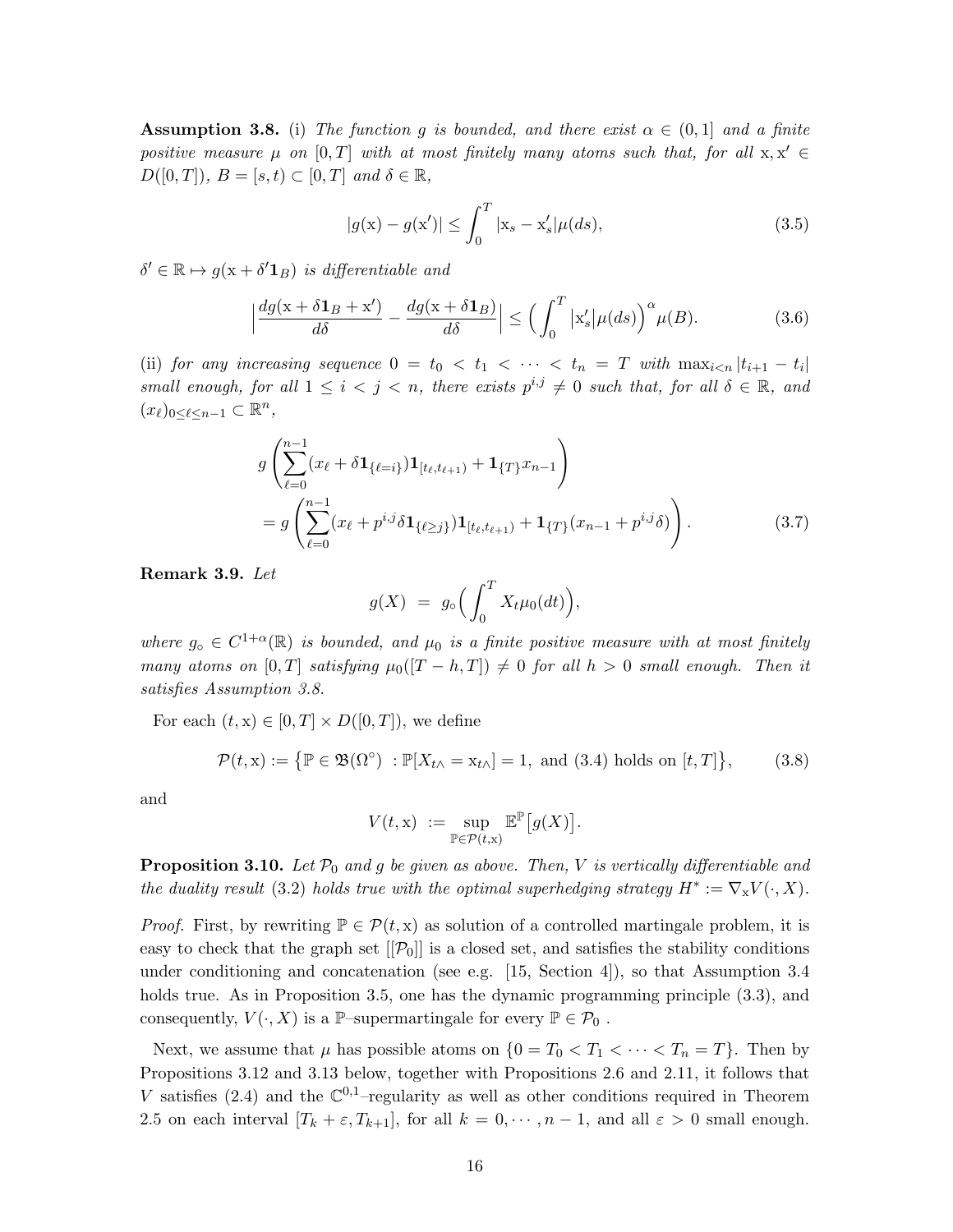Recalling that  $V(\cdot, X)$  is a supermartingale under each  $\mathbb{P} \in \mathcal{P}_0$ , it follows by Corollary 2.8 that

$$
V(T_{k+1}, X) - V(T_k + \varepsilon, X) \le \int_{T_k + \varepsilon}^{T_{k+1}} H_t^* dX_t, \text{ with } H_t^* := \nabla_X V(t, X).
$$

Taking the sum on  $k = 0, \dots, n-1$  and then letting  $\varepsilon \longrightarrow 0$ , we can then conclude as in Proposition 3.5 to obtain the duality result  $(3.2)$  and that  $H^*$  is the optimal strategy.  $\Box$ 

**Remark 3.11.** The regularity property of  $V$  is given in Propositions 3.12 and 3.13 below, which seems to be original in the literature. Moreover, it can be naturally extended to payoff functions of the form  $g\left(\int_0^T \mathbf{x}_t \rho_1(dt), \cdots, \int_0^T \mathbf{x}_t \rho_m(dt)\right)$ , for finitely many measures  $\rho_1, \cdots, \rho_m$ . We nevertheless restrict to the one measure case to make the presentation more accessible.

**Proposition 3.12.** Let Assumption 3.8 hold true. Then for all  $(t, x, x', h) \in [0, T] \times$  $D([0,T]) \times D([0,T]) \times \mathbb{R}_+$  with  $t + h \leq T$ , one has

$$
|V(t+h, \mathbf{x}_{t\wedge}) - V(t, \mathbf{x})| \le \overline{\sigma} h^{\frac{1}{2}} \mu([t, T]) \text{ and } |V(t, \mathbf{x}') - V(t, \mathbf{x})| \le \int_0^t |\mathbf{x}'_s - \mathbf{x}_s| \mu(ds). \tag{3.9}
$$

Proof. It suffices to observe that (3.5) implies that

$$
\begin{split} \left| V(t+h, \mathbf{x}_{t\wedge}) - V(t, \mathbf{x}) \right| &\leq \sup_{\mathbb{P} \in \mathcal{P}(t, \mathbf{x})} \mathbb{E}^{\mathbb{P}} \Big[ \int_{t}^{T} \Big| \mathbf{x}_{t} + \int_{t+h}^{s \vee (t+h)} \sigma_{r} dW_{r}^{\mathbb{P}} - \mathbf{x}_{t} - \int_{t}^{s} \sigma_{r} dW_{r}^{\mathbb{P}} \Big| \mu(ds) \Big] \\ &\leq \sup_{\mathbb{P} \in \mathcal{P}(t, \mathbf{x})} \mathbb{E}^{\mathbb{P}} \Big[ \int_{t}^{T} \Big| \int_{t}^{s \wedge (t+h)} \sigma_{r} dW_{r}^{\mathbb{P}} \Big| \mu(ds) \Big]. \end{split}
$$

The second estimate is also an immediate consequence of (3.5).

**Proposition 3.13.** Let Assumption 3.8 hold true. Then the vertical derivative  $\nabla_{\mathbf{x}} V(t, \mathbf{x})$  is well defined for all  $(t, x) \in [0, T] \times D([0, T])$ , and there exists  $C > 0$  such that  $|\nabla_x V(t, x)| \le$  $C,$ 

$$
|\nabla_{\mathbf{x}} V(t, \mathbf{x}') - \nabla_{\mathbf{x}} V(t, \mathbf{x})| \leq C \Big( \Big| \int_0^t |\mathbf{x}'_s - \mathbf{x}_s| \mu(ds) \Big|^{\alpha} + |\mathbf{x}'_t - \mathbf{x}_t|^{\alpha} \Big), \tag{3.10}
$$

and

$$
|\nabla_{\mathbf{x}} V(t', \mathbf{x}_{t\wedge}) - \nabla_{\mathbf{x}} V(t, \mathbf{x})| \leq C\big(|t'-t|^{\frac{\alpha}{2+2\alpha}} + \mu([t, t'))\big),\tag{3.11}
$$

 $\Box$ 

for all  $t \le t' \le T$  and  $x, x' \in D([0, T]).$ 

*Proof.* Without loss of generality, we restrict to the collection  $D_0([0,T])$  of càdlàg paths x with initial condition  $x_0 = x_0$ , where  $x_0 \in \mathbb{R}$  is the constant introduced above (3.4).

1. Let us consider a sequence  $(\pi^n)_{n\geq 1}$  of discrete time grids, dense in  $[0, T]$ , such that  $\pi^n =$  $(t_i^n)_{0 \leq i \leq n} \subset [0,T]$  and  $\{0,T\} \subset \pi^n \subset \pi^{n+1}$  for all  $n \geq 1$ , and  $\max_{0 \leq i \leq n-1} |t_{i+1}^n - t_i^n| \longrightarrow 0$ as  $n \longrightarrow \infty$ . Remembering that  $\mu$  has at most finitely many atoms on [0, T], one can choose  $(\pi^n)_{n\geq 1}$  such that  $\{t\in [0,T]: \mu(\{t\})>0\} \subset \bigcup_{n\geq 1} \pi^n$ . Next, let us define, for all  $n\geq 1$  and  $(t, x, x) \in [0, T] \times D_0([0, T]) \times \mathbb{R},$ 

$$
V^{n}(t, x, x) := \sup_{\mathbb{P} \in \mathcal{P}(t, x \oplus t(x - x_{t}))} \mathbb{E}^{\mathbb{P}}\big[g\big(\Pi^{n}[\mathbf{x} \mathbf{1}_{[0, t_{i+1}^{n})} + X \mathbf{1}_{[t_{i+1}^{n}, T]}]\big)\big] \text{ if } t \in [t_{i}^{n}, t_{i+1}^{n}), \ i \leq n - 1,
$$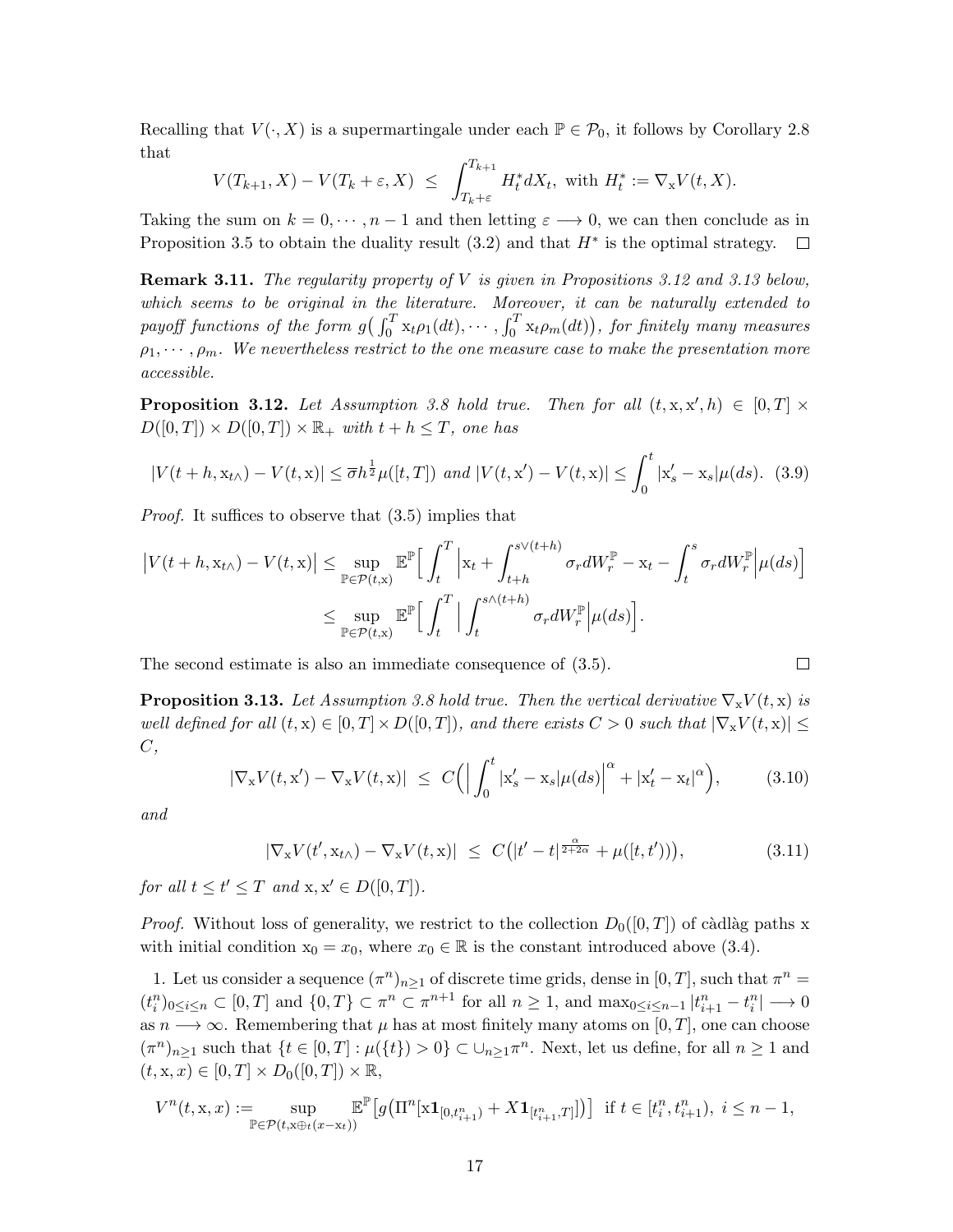where

$$
\Pi^n[{\mathbf{x}}]:=\sum_{i=0}^{n-1}{\mathbf{x}}_{t_i^n} \mathbf{1}_{[t_i^n,t_{i+1}^n)}+{\mathbf{x}}_{t_{n-1}^n} \mathbf{1}_{\{T\}}.
$$

Notice that, for  $t \in [t_i^n, t_{i+1}^n)$ ,  $V^n(t, x, x)$  depends on  $(x, x)$  only through  $(x_{t_1^n}, \dots, x_{t_i^n}, x)$ . This motivates us to introduce  $\Pi_t^{n,i}: \mathbb{R}^{i+1} \to D_0([0,T])$  defined for  $i < n$  by

$$
\Pi_t^{n,i}(y_1,\cdots,y_i,x) \ := \ \sum_{j=0}^{i-1} y_j \mathbf{1}_{[t_j^n,t_{j+1}^n)} + y_i \mathbf{1}_{[t_i^n,t)} + x \mathbf{1}_{[t,T]}, \ t \in (t_i^n,t_{i+1}^n]
$$

as well as

$$
g^{n}(y_1,\ldots,y_{n-2},x) := g\Big(\Pi_{t_{n-1}^n}^{n,n-2}(x_0,y_1,\cdots,y_{n-2},x)\Big),
$$

and

$$
v^{n}(t, y_{1}, \ldots, y_{i}, x) := V^{n}\Big(t, \Pi_{t_{i+1}^{n}}^{n,i}(y_{1}, \cdots, y_{i}), x\Big), t \in [t_{i}^{n}, t_{i+1}^{n}).
$$

Notice that, for all  $t \in [t_i^n, t_{i+1}^n)$ ,  $x \in D_0([0, T])$ ,  $x \in \mathbb{R}$ ,

$$
V^n(t, \mathbf{x}, x) = V^n(t, \bar{\mathbf{x}}^n, x) = v^n(t, \mathbf{x}_{t_1^n}, \dots, \mathbf{x}_{t_i^n}, x), \text{ with } \bar{\mathbf{x}}^n := \Pi^n[\mathbf{x}].
$$

We further observe from (3.5) that, for all  $(t, x) \in [0, T] \times C([0, T])$  with  $t \in [t_{i_{o}-1}^{n}, t_{i_{o}}^{n})$  for some  $1 < i_{\circ} \leq n$ ,

$$
\begin{split} \left|V^{n}(t,\bar{\mathbf{x}}^{n},\mathbf{x}_{t})-V(t,\mathbf{x})\right| &\leq \int_{0}^{t_{i_{0}}^{n}}|\bar{\mathbf{x}}_{s}^{n}-\mathbf{x}_{s}|\mu(ds)+\sum_{i=i_{0}}^{n-1}\int_{t_{i}^{n}}^{t_{i+1}^{n}}\sup_{\mathbb{P}\in\mathcal{P}_{0}}\mathbb{E}^{\mathbb{P}}\Big[\Big|\int_{t_{i}^{n}}^{s}\sigma_{r}dW_{r}^{\mathbb{P}}\Big|\Big]\mu(ds) \\ &\leq \int_{0}^{t_{i_{0}}^{n}}|\bar{\mathbf{x}}_{s}^{n}-\mathbf{x}_{s}|\mu(ds)+\sum_{i=i_{0}}^{n-1}\int_{t_{i}^{n}}^{t_{i+1}^{n}}\overline{\sigma}(s-t_{i}^{n})^{\frac{1}{2}}\mu(ds) \\ &\leq \int_{0}^{t_{i_{0}}^{n}}|\bar{\mathbf{x}}_{s}^{n}-\mathbf{x}_{s}|\mu(ds)+\overline{\sigma}\Big(\max_{0\leq i\leq n-1}|t_{i+1}^{n}-t_{i}^{n}|^{\frac{1}{2}}\Big)\mu([0,T]). \end{split}
$$

As  $\mu$  is a finite measure on [0, T], it follows that

$$
\left|V^n(t, \mathbf{x}, \mathbf{x}_t) - V(t, \mathbf{x})\right| = \left|V^n(t, \bar{\mathbf{x}}^n, \mathbf{x}_t) - V(t, \mathbf{x})\right| \longrightarrow 0, \text{ as } n \longrightarrow \infty. \tag{3.12}
$$

2. Let us set

$$
F: \gamma \in \mathbb{R} \ \longmapsto \ \max_{a \in [\underline{\sigma}^2, \overline{\sigma}^2]} \frac{1}{2} a \gamma \ = \ \frac{1}{2} \overline{\sigma}^2 \gamma^+ - \frac{1}{2} \underline{\sigma}^2 \gamma^-.
$$

Then for each  $i \leq n-2$ ,  $v^n$  is a continuous viscosity solution of

$$
\partial_t v^n(t, z) + F(D^2 v^n(t, z)) = 0 \text{ for } (t, z) \in [t_i^n, t_{i+1}^n) \times \mathbb{R}^{i+1}, \tag{3.13}
$$

$$
\lim_{t \uparrow t_{i+1}^n, (y', x') \longrightarrow (y, x)} v^n(t, y', x') = v^n(t_{i+1}^n, y, x, x), \text{ for } (y, x) \in \mathbb{R}^i \times \mathbb{R}, \tag{3.14}
$$

with terminal condition

$$
v^n(t_{n-1}^n, \cdot) = g^n. \tag{3.15}
$$

In the above,  $Dv^n$  and  $D^2v^n$  denote for the first and second order derivative with respect to the last argument of  $v^n$ . The operator  $F$  being Lipschitz, it follows from standard arguments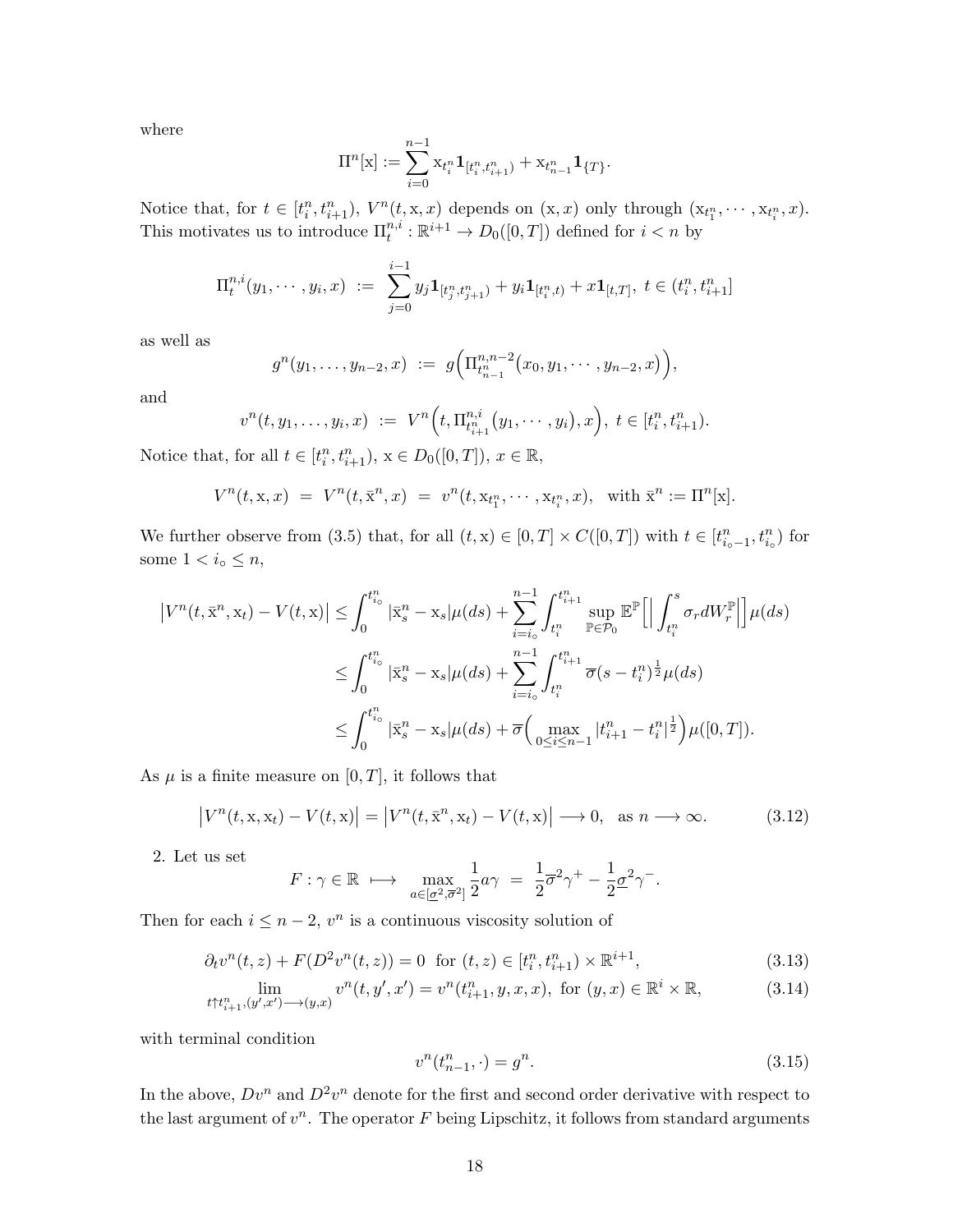that this system satisfies a comparison principle among (semi-continuous) bounded viscosity solutions.

Let us denote by  $D_i g^n$  the partial derivative of  $g^n$  w.r.t. the *i*-th argument, then by  $(3.5)-(3.6)$ , for all  $z, z' \in \mathbb{R}^{n-1}$ ,

$$
|D_i g^n(z)| \leq \mu([t_i^n, t_{i+1}^n)), \ |D_i g^n(z+z') - D_i g^n(z)| \leq \left(\int_0^T \left|\Pi_{t_{n-1}^n}^{n,n-2} [z']_t \right| \mu(dt)\right)^\alpha \mu([t_i^n, t_{i+1}^n)).
$$

We will next regularize  $(g^n, F)$ . Let  $\rho_k : \mathbb{R}^{n-1} \to \mathbb{R}_+$  be a  $C^{\infty}$  density function with compact support, and  $g_k^n := g^n * \rho_k$  be the regularized function obtained by convolution. Then it is clear that  $g_k^n$  still satisfies

$$
\left|D_{i}g_{k}^{n}(z)\right| \leq \mu\big([t_{i}^{n}, t_{i+1}^{n})\big), \quad \left|D_{i}g_{k}^{n}(z+z') - D_{i}g_{k}^{n}(z)\right| \leq \left(\int_{0}^{T} \left|\Pi_{t_{n-1}}^{n,n-2}[z']_{t}\right|\mu(dt)\right)^{\alpha} \mu\big([t_{i}^{n}, t_{i+1}^{n})\big).
$$
\n(3.16)

Moreover, it follows from (3.7) that for each  $i < j$ , there exists  $p^{i,j} \neq 0$  such that, for all  $z \in \mathbb{R}^{n-1}, \, \delta \in \mathbb{R},$ 

$$
g_k^n(z + \delta e_i^{n-1}) = g_k^n(z + p^{i,j}\delta \sum_{\ell=j}^{n-1} e_j^{n-1}), \qquad (3.17)
$$

where  $e_i^{n-1}$  denotes the *i*-th standard unit vector in  $\mathbb{R}^{n-1}$ .

Since F is a convex function, one can approximate it by a  $C^{\infty}$  convex function  $F_k, k \geq 1$ , such that

$$
F_k(\gamma) = \begin{cases} \frac{1}{2}\overline{\sigma}^2 \gamma, & \text{for } \gamma \ge 1, \\ \frac{1}{2}\underline{\sigma}_k^2 \gamma, & \text{for } \gamma \le -1, \end{cases} \text{ with } \underline{\sigma}_k^2 := \underline{\sigma}^2 \vee k^{-1}.
$$

Let  $F_k^*(a) = \sup_{\gamma \in \mathbb{R}} (a\gamma - F_k(\gamma))$  be the Fenchel transformation of  $F_k$ , so that

$$
F_k(\gamma) = \sup_{a \in \left[\frac{1}{2}\sigma_k^2, \frac{1}{2}\bar{\sigma}^2\right]} \left(a\gamma - F_k^*(a)\right).
$$

Let  $v_k^n$  be the corresponding solutions of (3.13)-(3.14)-(3.15) with parameters  $(F_k, g_k^n)$  such that  $(F_k, g_k^n) \to (F, g^n)$  as  $k \to \infty$ . Then  $v_k^n \in C_b^{1,3}$  $b^{1,3}$  and

$$
v_k^n \longrightarrow v^n, \text{ pointwise as } k \to \infty. \tag{3.18}
$$

Moreover, as  $F_k$  is convex, the associated equations on  $v_k^n$  is still a HJB equation, so that  $v_k^n$  can be considered as the value function of a control problem:

$$
v_k^n(t, y, x) = \sup_{\alpha \in \mathcal{A}_k} \mathbb{E} \Big[ g_k^n(y_1, \cdots, y_i, X_{t_{i+1}^n}^{t, x, \alpha}, \cdots, X_{t_{n-1}^n}^{t, x, \alpha}) - \int_t^T F_k^*(\frac{1}{2}\alpha_s^2) ds \Big], \quad t \in [t_i^n, t_{i+1}^n), \tag{3.19}
$$

where  $X_s^{t,x,\alpha} := x + \int_t^s \alpha_r dW_r$ ,  $s \ge t$ , and  $\mathcal{A}_k$  is the collection of all progressively measurable process  $\alpha$  taking value in  $[\underline{\sigma}_k, \overline{\sigma}]$  on some filtered probability space equipped with a Brownian motion W.

3. For  $i \leq n-2$ ,  $t \in [t_i^n, t_{i+1}^n)$ , and  $(x, x) \in D_0([0, T]) \times \mathbb{R}$ , let us set

$$
V_k^n(t, \mathbf{x}, x) := v_k^n(t, \mathbf{x}_{t_1^n}, \dots, \mathbf{x}_{t_i^n}, x).
$$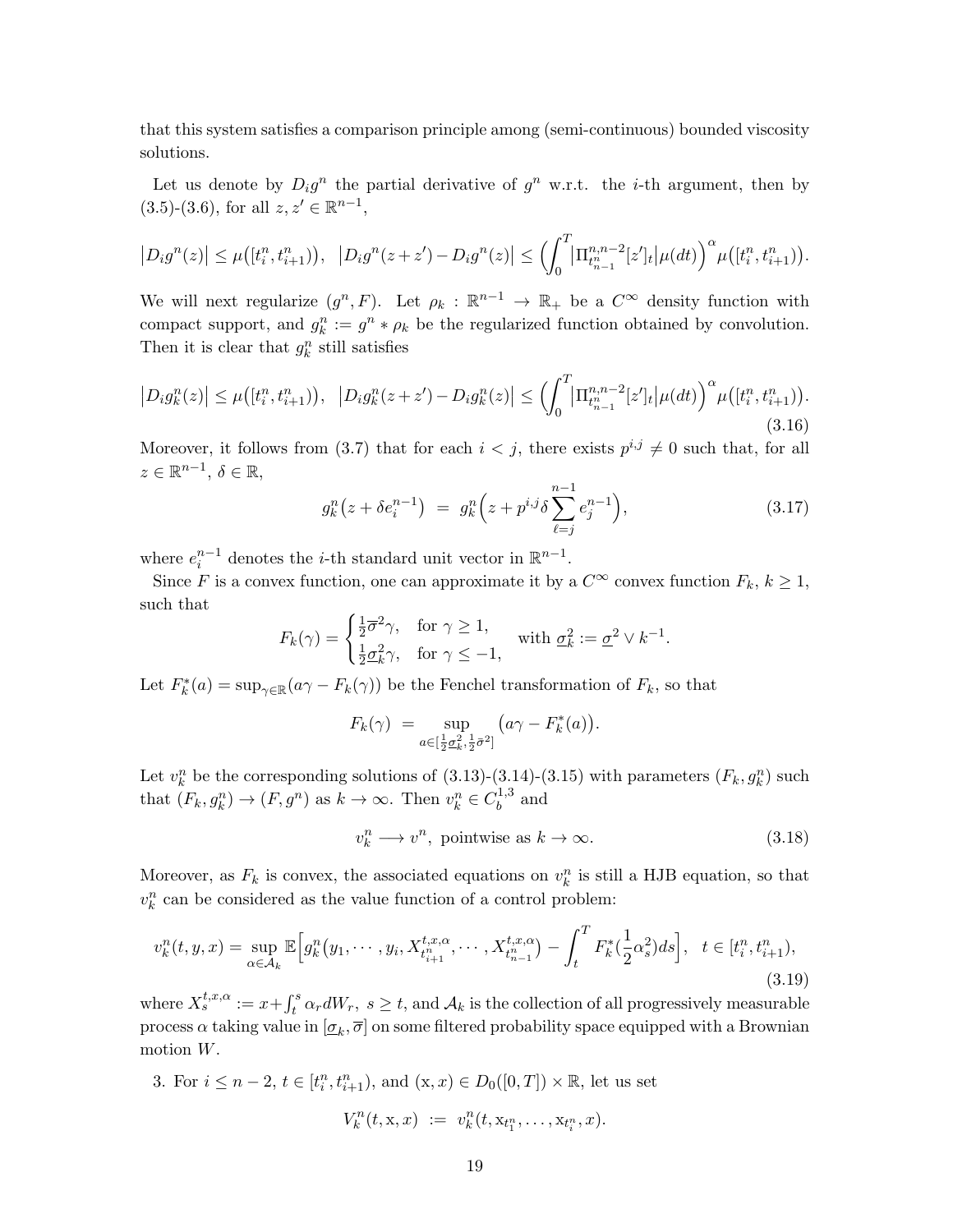We claim that there exists a constant  $C > 0$  such that, for all  $k, n \geq 1, t \in [t_i^n, t_{i+1}^n)$ ,  $h \in (0, T - t], x, x' \in D_0([0, T]),$ 

$$
|DV_k^n(t, \mathbf{x}, x)| \le C,\tag{3.20}
$$

$$
\left| DV_k^n(t, \mathbf{x}', \mathbf{x}'_t) - DV_k^n(t, \mathbf{x}, \mathbf{x}_t) \right| \le C \left( \left| \int_0^t |\bar{\mathbf{x}}'_s^n - \bar{\mathbf{x}}_s^n| \mu(ds) \right|^\alpha + \left| \mathbf{x}'_t - \mathbf{x}_t \right|^\alpha \right), \quad (3.21)
$$

$$
\left| DV_k^n(t+h,\mathbf{x}_{t\wedge\cdot},\mathbf{x}_t) - DV_k^n(t,\mathbf{x},\mathbf{x}_t) \right| \le C\big(h^{\frac{\alpha}{2+2\alpha}} + \mu([t,t+h))\big),\tag{3.22}
$$

where  $DV_k^n$  denote the derivative of  $V_k^n$  with respect to its last argument. Then, for each  $t \le t' \in [0, T], x, x' \in D_0([0, T]) \text{ and } x, x' \in \mathbb{R},$ 

$$
\left|V_k^n(t, \mathbf{x}, x) - V_k^n(t, \mathbf{x}, x') - DV_k^n(t, \mathbf{x}, x)(x - x')\right| \le C\left|x - x'\right|^{1 + \alpha}.\tag{3.23}
$$

Next, let  $\mathbb{T} := \bigcup_{n \geq 1} \pi^n$  and  $\mathbb Q$  be the set of all rational numbers, so that  $\mathbb{T} \times \mathbb Q$  is a countable dense subset of  $[0, T] \times \mathbb{R}$ . We then define a countable subset  $Q_T$  of  $[0, T] \times D_0([0, T]) \times \mathbb{R}$ by

$$
Q_T := \cup_{n \ge 1} \{ (t, x, x) : t \in \mathbb{T}, \ x = \Pi^n[x], \ x \in \mathbb{Q}, \ x_s \in \mathbb{Q} \text{ for } s \in [0, T] \}.
$$

In view of  $(3.20)$  and the convergence results  $(3.12)$  and  $(3.18)$ , one can extract a subsequence  $(n_\ell, k_\ell)_{\ell \geq 1}$ , such that, for all  $(t, x, x) \in Q_T$ ,

$$
\big(V^{n_{\ell}}_{k_{\ell}}(t,\mathbf{x},\mathbf{x}_{t}), DV^{n_{\ell}}_{k_{\ell}}(t,\mathbf{x},x)\big) \longrightarrow \big(V(t,\mathbf{x}), DV(t,\mathbf{x},x)\big), \text{ as } \ell \longrightarrow \infty,
$$

for some function  $DV: Q_T \longrightarrow \mathbb{R}$ . Moreover, by  $(3.20)-(3.21)-(3.22)$  and  $(3.23)$ , DV satisfies

$$
|V(t, x \oplus_t x) - V(t, x \oplus_t x') - DV(t, x, x)(x - x')| \leq C|x - x'|^{1 + \alpha},
$$

and

$$
\begin{aligned} & \left| DV(t, \mathbf{x}, x) - DV(t', \mathbf{x}', x') \right| \\ &\leq C \Big( \Big| \int_{[0, t')} \Big| \mathbf{x}_{t \wedge s} - \mathbf{x}'_s \Big| \mu(ds) \Big|^\alpha + \big| x - x' \big|^\alpha + |t - t'|^{\frac{\alpha}{2 + 2\alpha}} + \mu([t - t')) \Big), \end{aligned} \tag{3.24}
$$

for all  $(t, x, x), (t', x', x') \in Q_T$  such that  $t \leq t'$ . Notice that under the distance

$$
\rho((t, x, x), (t', x', x')) := \int_{[0,t']} x_{t \wedge s} - x'_s \big| \mu(ds) \big| + \big| x - x' \big| + \big| t - t' \big| + \mu([t - t')),
$$

 $Q_T$  is a dense subset of  $[0, T] \times D_0([0, T]) \times \mathbb{R}$ . Then, by continuity of V and DV, recall (3.9) and (3.24), one can extend the definition of DV to  $[0, T] \times D_0([0, T]) \times \mathbb{R}$  in such a way that  $DV(t, x, x_t) = \nabla_x V(t, x)$  for all  $(t, x) \in [0, T] \times D_0([0, T])$ , and  $\nabla_x V$  is uniformly bounded and satisfies  $(3.10)-(3.11)$ .

4. It remains to prove (3.20)-(3.21)-(3.22).

a. We start by proving (3.20). Recall that  $v_k^n \in C_b^{1,3}$  $\psi_b^{1,3}$ . Let us denote by  $\phi_k^{n,j}$  $k^{n,j}$  the derivative of  $v_k^n$  in its j-th space argument. For all  $i \leq n-2$  and  $j \leq i+1$ , it solves

$$
\partial_t \phi_k^{n,j}(t,z) + F'_k(D^2 v_k^n(t,z))D^2 \phi_k^{n,j}(t,z) = 0, \quad (t,z) \in [t_i^n, t_{i+1}^n) \times \mathbb{R}^{i+1},\tag{3.25}
$$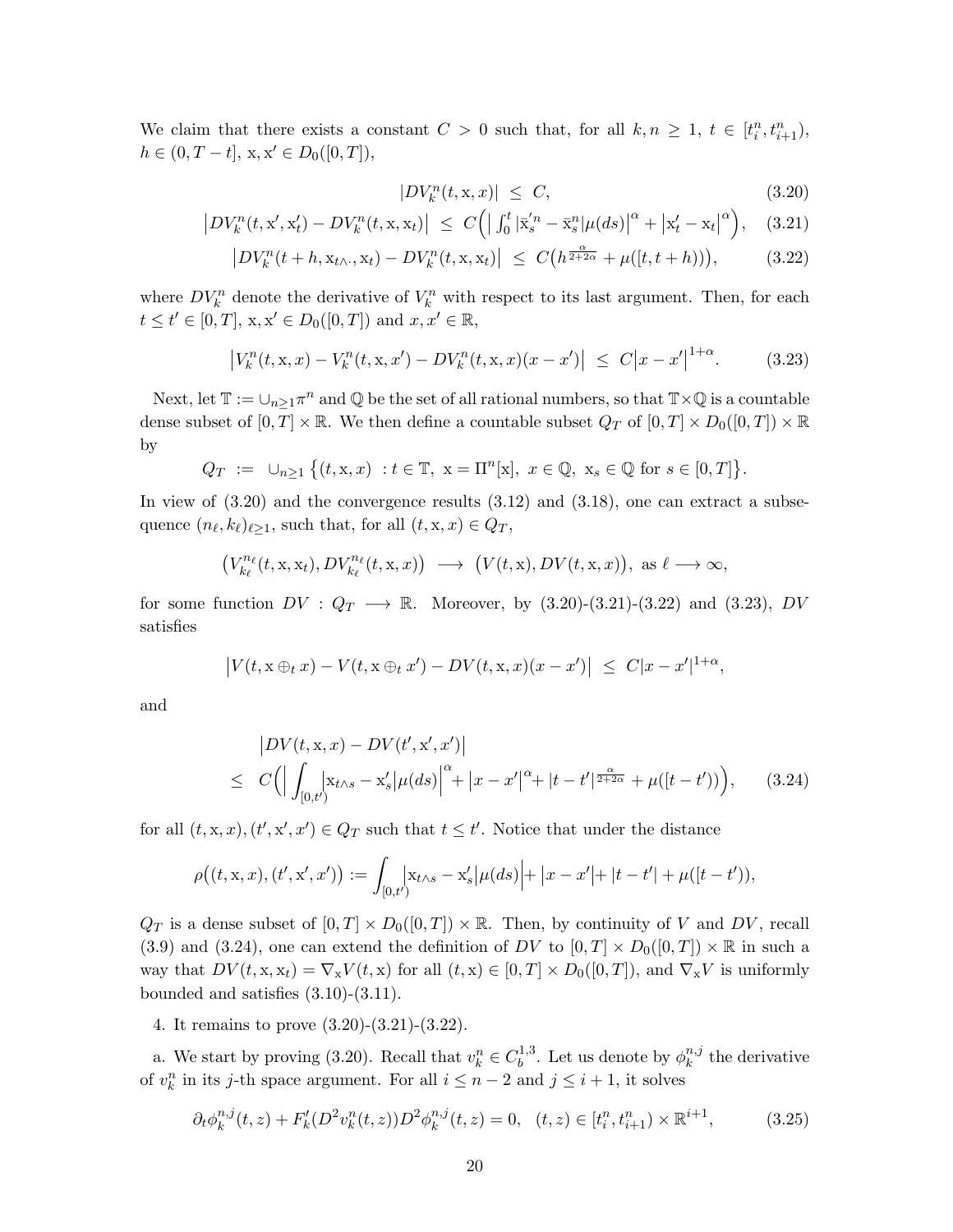with the boundary condition

$$
\lim_{t'\uparrow t_{i+1}^n} \phi_k^{n,j}(t,y,x) = \phi_k^{n,j}(t_{i+1}^n, y, x, x) + \mathbf{1}_{\{j=i+1\}} \phi_k^{n,i+2}(t_{i+1}^n, y, x, x), \ (y,x) \in \mathbb{R}^i \times \mathbb{R}, \ (3.26)
$$

where

$$
\phi_k^{n,j}(t_{n-1}^n, \cdot) = D_j g_k^n, \text{ for } j \le n - 1.
$$
 (3.27)

As  $x \in \mathbb{R} \mapsto F'_{k}(D^{2}v_{k}^{n}(t, y, x))$  is Lipschitz, it follows from the Feynman-Kac formula that, for all  $t \in [t_i^n, t_{i+1}^n), x \in \mathbb{R}^{i+1}$  and  $j \le i+1$ ,

$$
\phi_k^{n,j}(t,z) = \mathbb{E}\Big[\Big(D_j g_k^n + \mathbf{1}_{\{j=i+1\}} \sum_{j'=i+2}^{n-1} D_{j'} g_k^n \Big) \big(\Pi^n(Y^{t,z})\big)\Big],
$$

for some process  $Y^{t,z}$ . Then the first inequality in (3.16) implies that  $|\phi_k^{n,j}|$  $|_{k}^{n,j}| \leq \mu([0,T]).$ 

b. We now prove (3.21). Let us fix  $i \leq n-2$ ,  $j, \ell \leq i+1$ ,  $z' \in \mathbb{R}^{\ell}$  and then define, for  $t \in [t_i^n, t_{i+1}^n), \, z \in \mathbb{R}^{i+1},$ 

$$
\psi_k^{n,j,[z']_{\ell}^{i+1}}(t,z) := \left(\phi_k^{n,j}\big(t,z+ [z']_{\ell}^{i+1}\big) - \phi_k^{n,j}(t,z)\right),
$$

where  $[z']_{\ell}^{i+1} = (z'_1, \dots, z'_{\ell}, 0, \dots 0) \in \mathbb{R}^{i+1}$ . Using (3.25), one obtains that,

$$
0 = \partial_t \psi_k^{n,j,[z']_{\ell}^{i+1}}(t,z) + F'_k (D^2 v_k^n(t,z + [z']_{\ell}^{i+1})) D^2 \psi_k^{n,j,[z']_{\ell}^{i+1}}(t,z)
$$
  
+  $F''_k (A^{[z']_{\ell}^{i+1}}(t,z)) D^2 \phi_k^{n,j}(t,z) D \psi_k^{n,i+1,[z']_{\ell}^{i+1}}(t,z), \quad (t,z) \in [t_i^n, t_{i+1}^n) \times \mathbb{R}^{i+1},$ 

in which  $A^{[z']_{\ell}^{i+1}}$  is a continuous function. We now observe that (3.17)-(3.19) imply that

$$
\phi_k^{n,j}(t,\cdot) = \phi_k^{n,i+1}(t,\cdot)p^{j,i+1}
$$

for some  $p^{j,i+1} \neq 0$ . Hence,  $\psi_k^{n,j,[z']_{\ell}^{i+1}}$  satisfies the PDE

$$
0 = \partial_t \psi_k^{n,j,[z']_{\ell}^{i+1}}(t,z) + F'_k(D^2 v_k^n(t,z+[z']_{\ell}^{i+1}))D^2 \psi_k^{n,j,[z']_{\ell}^{i+1}}(t,z) + \frac{1}{p^{j,i+1}} \Big[ F''_k(A^{[z']_{\ell}^{i+1}}(t,z))D^2 \phi_k^{n,j}(t,z) \Big] D \psi_k^{n,j,[z']_{\ell}^{i+1}}(t,z), \quad (t,z) \in [t_i^n, t_{i+1}^n) \times \mathbb{R}^{i+1},
$$

and, by (3.26)-(3.27),

$$
\lim_{t'\uparrow t_{i+1}^n} \psi_k^{n,j,[z']_{\ell}^{i+1}}(t,y,x) = \mathbf{1}_{\{\ell < i+1\}} \Big( \psi_k^{n,j,[z']_{\ell}^{i+2}} + \mathbf{1}_{\{j=i+1\}} \psi_k^{n,i+2,[z']_{\ell}^{i+2}} \Big) (t_{i+1}^n, y, x, x) + \mathbf{1}_{\{\ell = i+1\}} \Big( \psi_k^{n,j,[[z']]_{\ell+1}} + \mathbf{1}_{\{j=i+1\}} \psi_k^{n,i+2,[[z']]_{\ell+1}} \Big) (t_{i+1}^n, y, x, x),
$$

for  $(y, x) \in \mathbb{R}^i \times \mathbb{R}$ , and

$$
\psi_k^{n,j,z''}(t_{n-1}^n, \cdot) = \Delta_{z''} D_j g_k^n := (D_j g_k^n(\cdot + z'') - D_j g_k^n), \text{ for all } z'' \in \mathbb{R}^{n-1},
$$

in which

$$
[[z']]_{\ell+p} := (z'_1, \cdots, z'_\ell, z'_\ell, \cdots, z'_\ell) \in \mathbb{R}^{\ell+p}, \ p \ge 1.
$$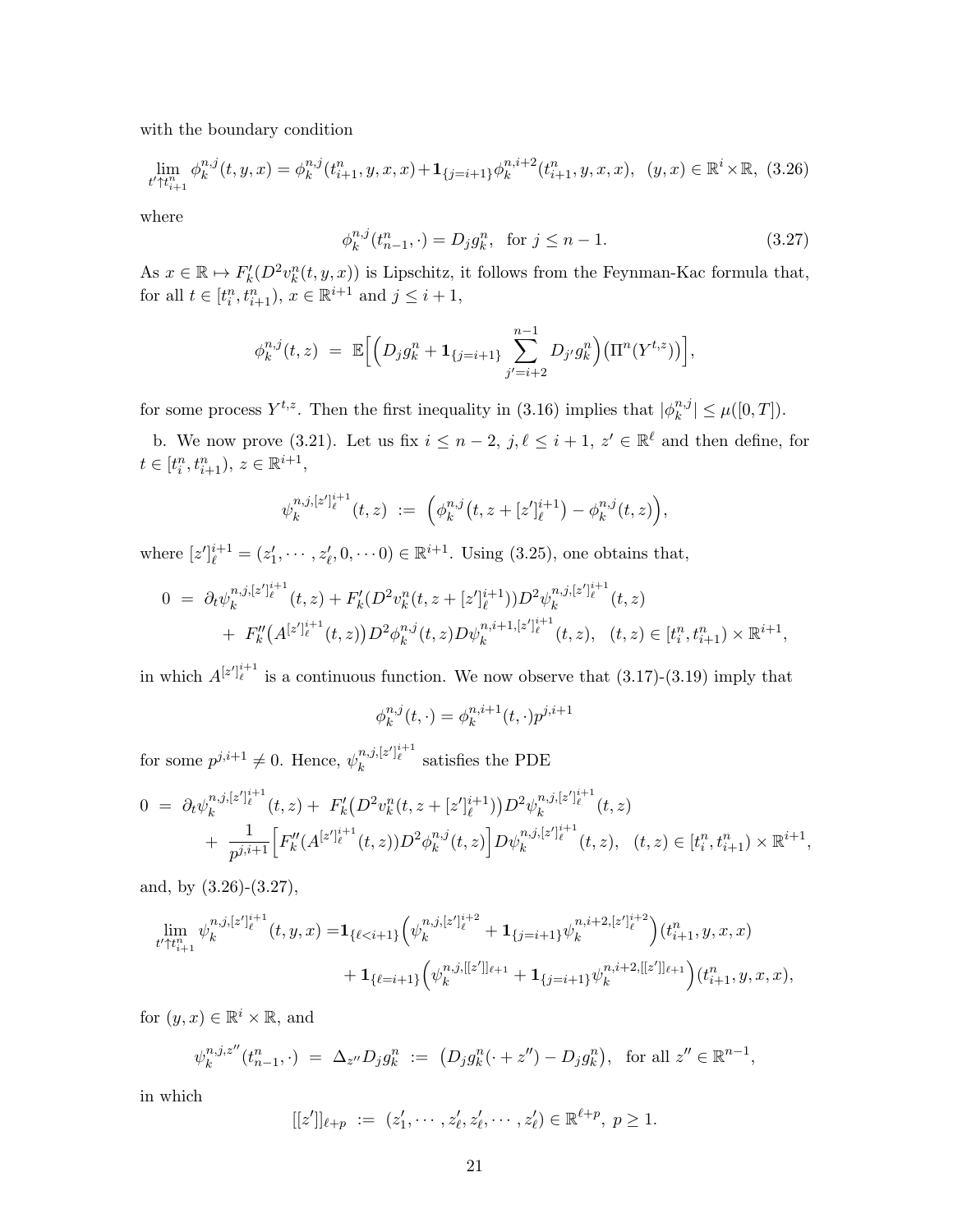Then one can apply the Feynman-Kac formula to find a process  $\tilde{Y}^{t,z}$  such that

$$
\psi_k^{n,j,[z']_{\ell}^{i+1}}(t,z) = \mathbf{1}_{\{\ell < i+1\}} \mathbb{E}\Big[ \Big( \Delta_{[z']_{\ell}^{n-1}} D_j g_k^n + \mathbf{1}_{\{j=i+1\}} \sum_{j'=i+2}^{n-1} \Delta_{[z']_{\ell}^{n-1}} D_{j'} g_k^n \Big) \big( \Pi^n[\tilde{Y}^{t,z}] \big) \Big] + \mathbf{1}_{\{\ell = i+1\}} \mathbb{E}\Big[ \Big( \Delta_{[[z']]_{\ell+n_{\ell}}} D_j g_k^n + \mathbf{1}_{\{j=i+1\}} \sum_{j'=i+2}^{n-1} \Delta_{[[z']]_{\ell+n_{\ell}}} D_{j'} g_k^n \Big) \big( \Pi^n[\tilde{Y}^{t,z}] \big) \Big],
$$

with  $n_\ell := n - 1 - \ell$ . In view of the second inequality in (3.16), this concludes the proof of (3.21).

c. We finally prove (3.22). In view of the representation of  $v_k^n$  as the value function of an optimal control problem in (3.19), one can apply exactly the same arguments as in Proposition 3.12, together with (3.16), to obtain that, for all  $t \leq t' \in [0, T]$  and  $x, x' \in$  $D_0([0,T]),$ 

$$
\left|V_k^n(t',\mathbf{x}_{t\wedge},\mathbf{x}_t)-V_k^n(t,\mathbf{x},\mathbf{x}_t)\right| \leq \overline{\sigma}|t'-t|^{\frac{1}{2}}\mu([t,T]),
$$

and

$$
\left|V_k^n(t, \mathbf{x}', \mathbf{x}_t) - V_k^n(t, \mathbf{x}, \mathbf{x}_t)\right| \leq \int_0^t \left|\bar{\mathbf{x}}_s'^n - \bar{\mathbf{x}}_s^n\right| \mu(ds).
$$

Let us set  $f := DV_k^n$ . It follows from the above estimations, together with (3.21), that,

$$
|f(t+h^{2+2\alpha}, x_{t\wedge}, x_t) - f(t, x, x_t)|
$$
  
\n
$$
\leq h^{-1} |V_k^n(t+h^{2+2\alpha}, x_{t\wedge}, x_t+h) - V_k^n(t+h^{2+2\alpha}, x_{t\wedge}, x_t) - V_k^n(t, x, x_t+h) + V_k^n(t, x, x_t)|
$$
  
\n+ 2C $h^{\alpha}$   
\n
$$
\leq h^{-1} |V_k^n(t+h^{2+2\alpha}, (x \oplus_t h)_{t\wedge}, x_t+h) - V_k^n(t, x, x_t+h)|
$$
  
\n+  $h^{-1} |V_k^n(t, x, x_t) - V_k^n(t+h^{2+2\alpha}, x_{t\wedge}, x_t)|$   
\n+  $h^{-1} |V_k^n(t+h^{2+2\alpha}, x_{t\wedge}, x_t+h) - V_k^n(t+h^{2+2\alpha}, (x \oplus_t h)_{t\wedge}, x_t+h)|$   
\n+ 2C $h^{\alpha}$   
\n
$$
\leq 2Ch^{\alpha} + 2\overline{\sigma}h^{\alpha}\mu([0, T]) + \mu([t, t+h^{2+2\alpha})),
$$

for all  $x \in C_{x_0}([0, T])$  and  $t < t + h \leq T$ . This concludes the proof of (3.22).

**Remark 3.14.** Note that the same proof would go through if  $F$  was affine in place of assuming (3.7). In this case, the term  $F''_k$  in Step 4.b. of the proof of Proposition 3.13 would simply be zero. This corresponds to the case where  $\sigma = \overline{\sigma}$ .

 $\Box$ 

## References

- [1] Elena Bandini and Francesco Russo. Weak dirichlet processes with jumps. Stochastic Processes and their Applications, 127(12):4139–4189, 2017.
- [2] Bruno Bouchard and Jean-François Chassagneux. Fundamentals and advanced techniques in derivatives hedging. Springer, 2016.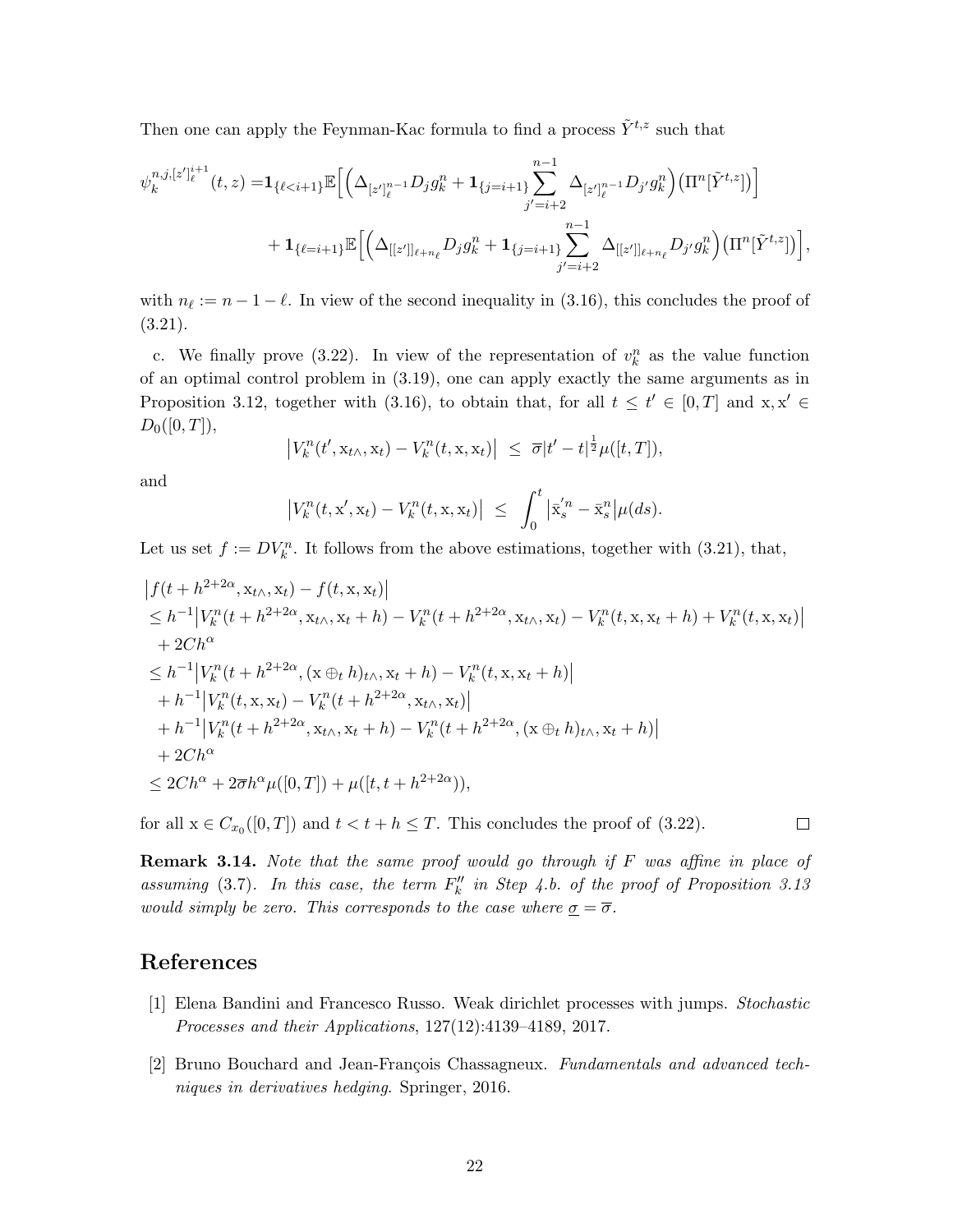- [3] Bruno Bouchard and Xiaolu Tan. Understanding the dual formulation for the hedging of path-dependent options with price impact. arXiv preprint arXiv:1912.03946, 2019.
- [4] Bruno Bouchard and Xiaolu Tan. A quasi-sure optional decomposition and superhedging result on the skorokhod space. arXiv preprint arXiv:2004.11105, 2020.
- [5] John MC Clark. The representation of functionals of brownian motion by stochastic integrals. The Annals of Mathematical Statistics, pages 1282–1295, 1970.
- [6] Rama Cont and David-Antoine Fournie. Functional itô calculus and stochastic integral representation of martingales. The Annals of Probability, 41(1):109–133, 2013.
- [7] François Coquet, Adam Jakubowski, Jean Mémin, and Leszek Słominski. Natural decomposition of processes and weak dirichlet processes. In In Memoriam Paul-André Meyer, pages 81–116. Springer, 2006.
- [8] Andrea Cosso and Francesco Russo. A regularization approach to functional itô calculus and strong-viscosity solutions to path-dependent pdes. arXiv preprint arXiv:1401.5034, 2014.
- [9] Freddy Delbaen and Walter Schachermayer. The mathematics of arbitrage. Springer Science & Business Media, 2006.
- [10] Laurent Denis and Claude Martini. A theoretical framework for the pricing of contingent claims in the presence of model uncertainty. The Annals of Applied Probability, 16(2):827–852, 2006.
- [11] Bruno Dupire. Functional itô calculus. *Portfolio Research Paper*, 04, 2009.
- [12] Ibrahim Ekren, Christian Keller, Nizar Touzi, Jianfeng Zhang, et al. On viscosity solutions of path dependent pdes. The Annals of Probability, 42(1):204–236, 2014.
- [13] Ibrahim Ekren, Nizar Touzi, Jianfeng Zhang, et al. Viscosity solutions of fully nonlinear parabolic path dependent pdes: Part i. The Annals of Probability, 44(2):1212–1253, 2016.
- [14] Nicole El Karoui and Xiaolu Tan. Capacities, measurable selection and dynamic programming part i: abstract framework. arXiv preprint arXiv:1310.3363, 2013.
- [15] Nicole El Karoui and Xiaolu Tan. Capacities, measurable selection and dynamic programming part ii: application in stochastic control problems. arXiv preprint arXiv:1310.3364, 2013.
- [16] Fausto Gozzi and Francesco Russo. Weak dirichlet processes with a stochastic control perspective. Stochastic Processes and their Applications, 116(11):1563–1583, 2006.
- [17] Ulrich G. Haussmann. Functionals of ito processes as stochastic integrals. SIAM Journal on Control and Optimization, 16(2):252–269, 1978.